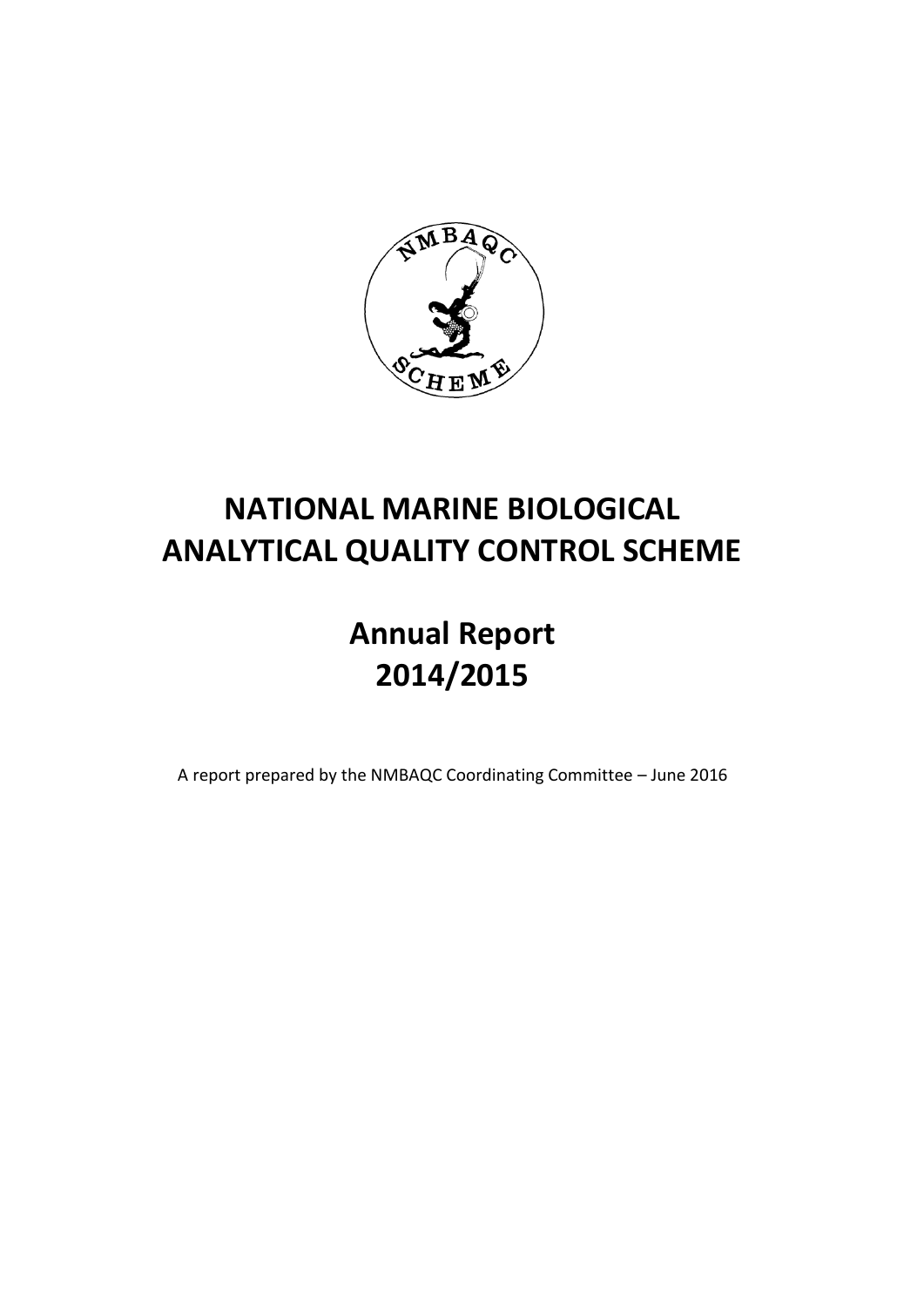**Table of Contents** 

| 1                                                                 |                                                                     |                                                                   |  |  |  |
|-------------------------------------------------------------------|---------------------------------------------------------------------|-------------------------------------------------------------------|--|--|--|
| 2                                                                 |                                                                     |                                                                   |  |  |  |
|                                                                   | 2.1                                                                 |                                                                   |  |  |  |
|                                                                   | 2.2                                                                 |                                                                   |  |  |  |
|                                                                   | 2.3                                                                 |                                                                   |  |  |  |
|                                                                   | 2.4                                                                 |                                                                   |  |  |  |
| 3                                                                 |                                                                     |                                                                   |  |  |  |
|                                                                   | 3.1                                                                 |                                                                   |  |  |  |
|                                                                   | 3.2                                                                 |                                                                   |  |  |  |
|                                                                   | 3.3                                                                 |                                                                   |  |  |  |
|                                                                   | 3.4                                                                 |                                                                   |  |  |  |
| 4                                                                 |                                                                     |                                                                   |  |  |  |
|                                                                   | 4.1                                                                 |                                                                   |  |  |  |
|                                                                   | 4.2                                                                 |                                                                   |  |  |  |
|                                                                   | 4.3                                                                 |                                                                   |  |  |  |
| 5                                                                 |                                                                     |                                                                   |  |  |  |
|                                                                   | 5.1                                                                 |                                                                   |  |  |  |
|                                                                   | 5.2                                                                 |                                                                   |  |  |  |
|                                                                   | 5.3                                                                 |                                                                   |  |  |  |
| 6                                                                 |                                                                     |                                                                   |  |  |  |
|                                                                   | 6.1                                                                 |                                                                   |  |  |  |
|                                                                   | 6.1.1                                                               |                                                                   |  |  |  |
|                                                                   | 6.1.2                                                               | Opportunistic Macroalgae Biomass - Ring Test (OMB-RT06) 14        |  |  |  |
|                                                                   | 6.1.3                                                               | Opportunistic Macroalgae/Seagrass Cover - Ring Test (OMC-RT06) 14 |  |  |  |
|                                                                   | 6.2                                                                 |                                                                   |  |  |  |
|                                                                   | 6.2.1                                                               |                                                                   |  |  |  |
|                                                                   | 6.2.2                                                               | Opportunistic Macroalgae Biomass - Ring Test (OMB-RT06)15         |  |  |  |
|                                                                   | 6.2.3                                                               | Opportunistic Macroalgae/Seagrass Cover - Ring Test (OMC-RT06) 15 |  |  |  |
|                                                                   | 6.3                                                                 |                                                                   |  |  |  |
|                                                                   | 6.4                                                                 |                                                                   |  |  |  |
|                                                                   |                                                                     |                                                                   |  |  |  |
|                                                                   | 7.1                                                                 |                                                                   |  |  |  |
|                                                                   | 7.2                                                                 |                                                                   |  |  |  |
|                                                                   | 7.3                                                                 |                                                                   |  |  |  |
| 8                                                                 |                                                                     |                                                                   |  |  |  |
|                                                                   | 8.1                                                                 |                                                                   |  |  |  |
|                                                                   | 8.2                                                                 |                                                                   |  |  |  |
|                                                                   | 8.3                                                                 |                                                                   |  |  |  |
|                                                                   | Appendix 1 - NMBAQC Co-ordinating Committee - Year 21 - 2014/201521 |                                                                   |  |  |  |
| Appendix 2 - NMBAQC scheme participation for Year 21 2014/2015 22 |                                                                     |                                                                   |  |  |  |
|                                                                   |                                                                     |                                                                   |  |  |  |
| Appendix 4 - BEQUALM/NMBAQC Scheme Taxonomic Workshop25           |                                                                     |                                                                   |  |  |  |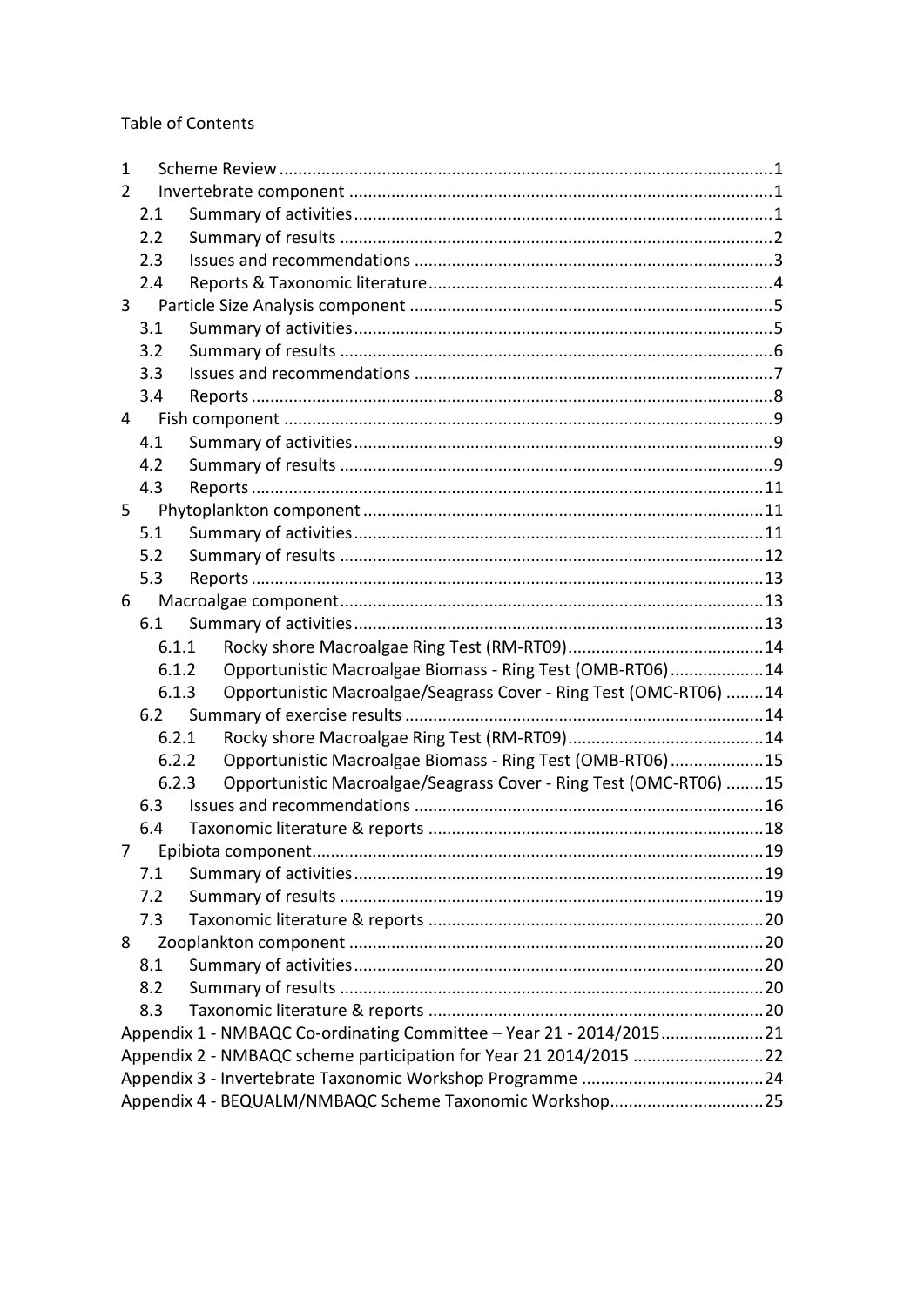This Annual Report provides synopsis of the scheme year's activities over 2014/2015, year 21 of the NMBAQC scheme. Detailed information about each of the scheme components is now available as separate reports or bulletins on the scheme's website. The relevant documents are all cited here and the reader is directed via hyperlinks to the NMBAQC website as appropriate.

The NMBAQC coordinating committee held 4 meetings during 2014-2015 on 22 July 2014, 10 October 2014, 20 January 2015 and 22 April 2015. The minutes of the meetings are on the NMBAQC web site **<http://www.nmbaqcs.org/reports/>**.

Committee Membership for 2014/2015 is shown in Appendix 1.

# <span id="page-2-0"></span>**1 Scheme Review**

The scope of the NMBAQC scheme continued to develop in 2014/2015 to encompass the requirement to provide quality assurance for assessments under the Water Framework Directive (WFD), for which monitoring commenced in the UK in 2007. The scheme still maintains its role to provide Analytical Quality Control for Invertebrate and Particle Size data collected for UK CSEMP (Clean Seas Environmental Monitoring Programme). Under the UK Marine Monitoring and Assessment Strategy (UKMMAS) the NMBAQC scheme coordinating committee reports to the Healthy and Biologically Diverse Seas Evidence Group (HBDSEG).

In 2014/2015 the components followed a similar format to the previous year and involved training and testing exercises for the Invertebrate, Particle Size, Fish, Phytoplankton and Macroalgae components. Tenders were awarded at the start of 2014/2015 to APEM Ltd for the invertebrate and PSA component and to Thomson Ecology Ltd for the fish component. At the end of 2014 the macroalgae tender was up for renewal, and due to the limited number of tenders received, a one year only tender for this component was awarded to Wells Marine in 2015. The macroalgae component tender will be up for renewal in April 2016.

The Year 21 participation level in the NMBAQC scheme was similar to the previous year (see Appendix 2).

Summaries of all the component activities are provided below:

# <span id="page-2-1"></span>**2 Invertebrate component**

Contract Manager: Myles O'Reilly, Scottish Environment Protection Agency. Component Administrator: David Hall, APEM Ltd.

# <span id="page-2-2"></span>*2.1 Summary of activities*

Scheme year 2014/2015 (Year 21) followed the format of Year 20. A series of components, modules and exercises involved the distribution of test materials to participating laboratories and the centralised examination of returned data and samples. The labelling and distribution procedures employed previously have been maintained. Specific details can be found in previous Scheme annual reports.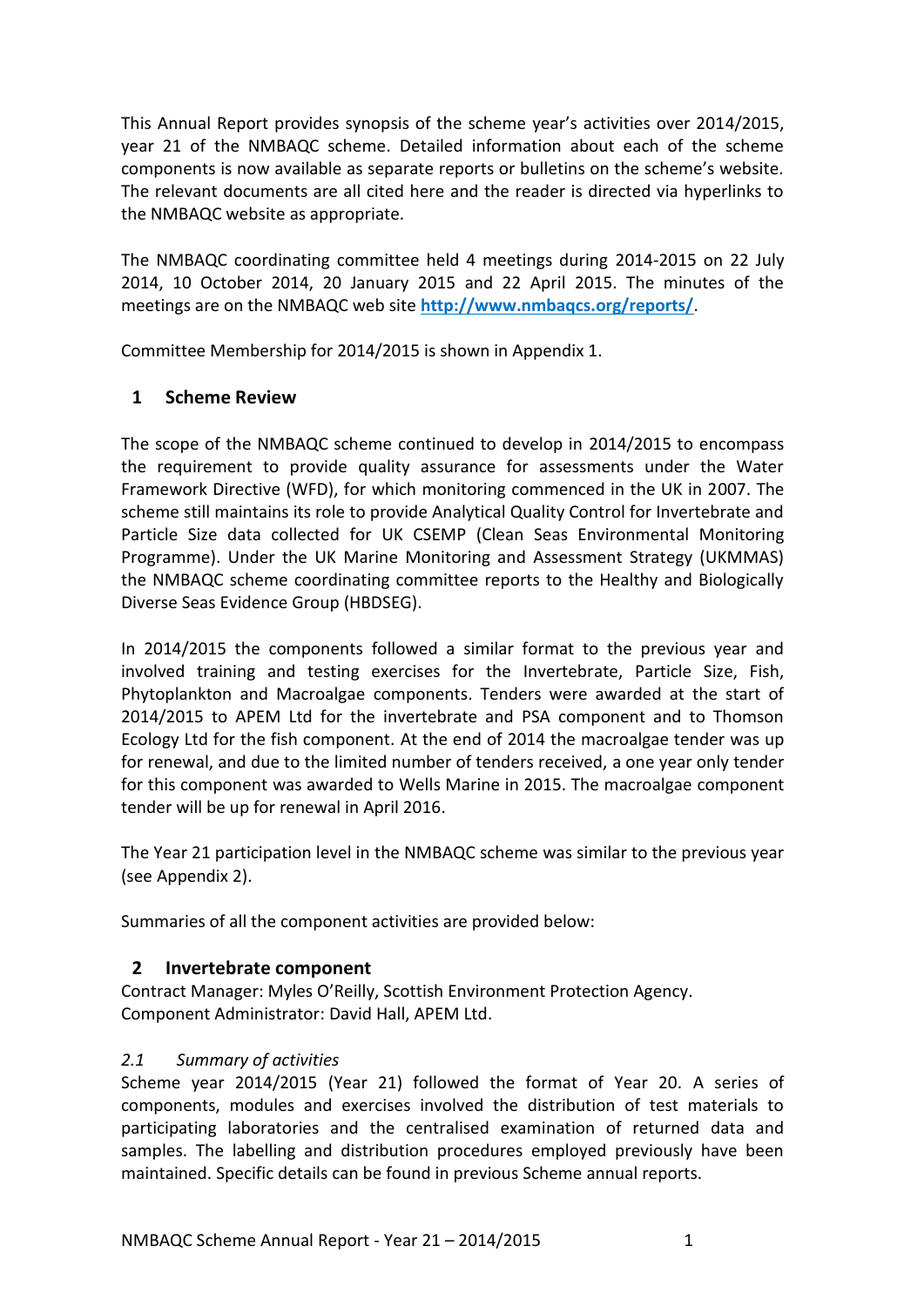Thirty-nine laboratories participated in the benthic invertebrate component of the NMBAQC Scheme in 2014/2015 (Year 21). Fourteen participants were Competent Monitoring Authorities (CMAs) and twenty-five were private consultancies. One of the participants was a consortium of sole traders. Seven of the CMA participants were responsible for the Clean Seas Environmental Monitoring Programme (CSEMP) or Water Framework Directive (WFD) sample analysis. Laboratory Codes were assigned in a single series for all laboratories participating in the benthic invertebrate components of the NMBAQC Scheme. Separate Laboratory Codes were assigned for the Particle Size component laboratories.

As in previous years, some laboratories elected to be involved in limited aspects of the Scheme. CSEMP/WFD laboratories were no longer required to participate in all components of the Scheme.

## <span id="page-3-0"></span>*2.2 Summary of results*

This component consisted of four modules (each with one or more exercises):

- Macrobenthic Sample module (MB) analysis of a single natural marine macrobenthic sample;
- Own Sample module (OS) re-analysis by APEM Ltd. of three own samples supplied by each of the participating laboratories;
- Invertebrate Ring Test module (RT) identification of two sets of twenty-five invertebrate specimens; and
- LR, Laboratory Reference module (LR) re-identification by APEM Ltd. of a set of twenty-five specimens supplied by each of the participating laboratories.

The analytical procedures of the various modules were the same as for Year 20 of the Scheme, which includes the specification that the Macrobenthic Sample module and CSEMP/WFD samples within the Own Sample module should be conducted using the NMBAQC guidance for macrobenthic invertebrate sample analysis (**[Worsfold, Hall &](http://www.nmbaqcs.org/media/1175/nmbaqc-inv-prp-v10-june2010.pdf)  O'[Reilly \(Ed.\) 2010](http://www.nmbaqcs.org/media/1175/nmbaqc-inv-prp-v10-june2010.pdf)**). The results for each of the Scheme exercises are presented and discussed. Comments are provided on the performance for each of the participating laboratories in each of the exercises.

Two **Ring Tests (RT)** of 25 specimens were distributed (RT47 and RT48). Both sets contained 25 invertebrate specimens, the second (RT48) was targeted at the polychaete family Syllidae and similar taxa. A draft version of **[San Martin & Worsfold,](http://zookeys.pensoft.net/articles.php?id=4917)  [2015](http://zookeys.pensoft.net/articles.php?id=4917)** was included with the circulation data sheets and protocol.

For RT47 each participating laboratory (a total of 20 participants) recorded on average 3.4 generic differences and 6.7 specific differences. Seven taxa (three annelids, two crustaceans, one mollusc and one echinoderm) were responsible for almost two thirds (64%) of the specific differences.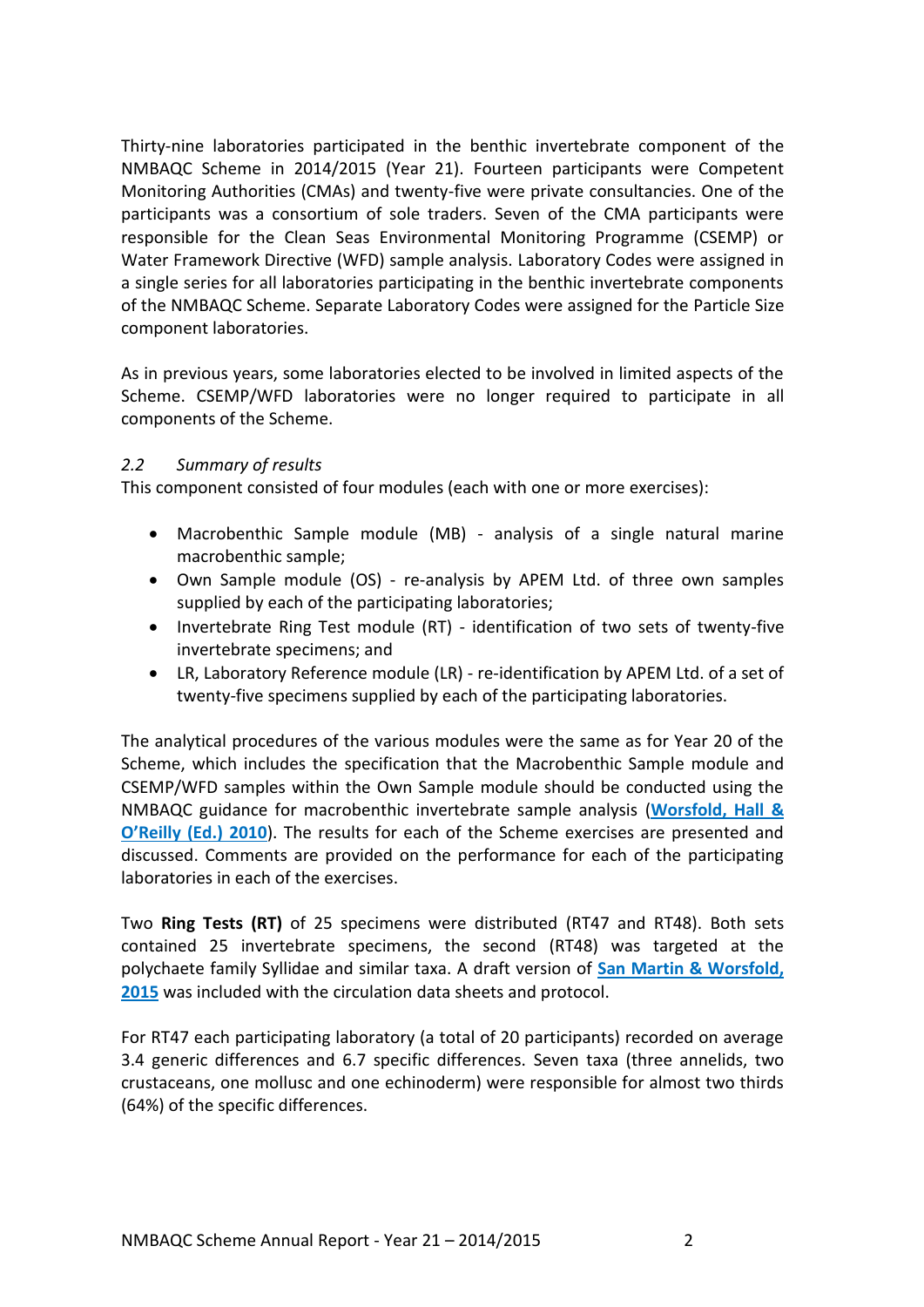For RT48 each participating laboratory (a total of 18 participants) recorded on average 2.7 generic differences and 7.8 specific differences. Eight taxa (all syllids) were responsible for almost two thirds (64%) of the specific differences.

**Laboratory Reference (LR)**: Five laboratories submitted their specimens for confirmation. Most misidentifications were found to be for Annelida, Gastropoda and Crustacea belonging to genera which are either speciose, or for which the taxonomy has yet to be finalized. The majority of taxonomic errors could be attributed to the submitted polychaetes (53%) and molluscs (18%).

Four laboratories signed up for the **Macrobenthic module (MB)** but the exercise was completed by only two laboratories. Analysis of the sample by the two participating laboratories and subsequent re-analysis by APEM Ltd. provided information on the efficiency of extraction of the fauna, accuracy of enumeration and identification and the reproducibility of biomass estimations. For MB22, natural marine samples from the south west coast of England were distributed. Results for this macrobenthic exercise showed an extraction efficiency (of individuals) was on average 96.95%. Comparison of the results from the laboratories with those from analysis by APEM Ltd. (following the NMBAQC macrobenthic analysis guidelines) was made using the Bray-Curtis similarity index (untransformed). The value of the index varied between 84% and 89% meaning both laboratories failed when Own Sample standards were applied. Both failures were due to identification differences which ranged from 10 to 12 total errors.

The revised protocols of Scheme Year 10 for 'blind' **Own Sample (OS)** audits were continued in this Scheme year. Laboratories were asked to submit full completed data matrices from their previous year's CSEMP/WFD, or similar alternative sampling programmes. The OS 'Pass/Fail' flagging system, introduced in Scheme Year 8, was continued (see **[Description of the Scheme Standards for the Benthic Invertebrate](http://www.nmbaqcs.org/media/1152/os_standardsreview_rpt.pdf)  [Component](http://www.nmbaqcs.org/media/1152/os_standardsreview_rpt.pdf)**). In OS56-58, extraction efficiency was better than 90% in 83% of the comparisons and better than 95% in 71% of all comparisons. 100% of countable taxa were extracted from the sample residues in 48% of samples. No residue was submitted for checking in the case of two samples and residue had been discarded on the instruction of the client for a further two samples. The Bray-Curtis similarity index ranged from 52% to 100% with an average figure of 92%. The Bray-Curtis similarity index was greater than 95% in 58% of comparisons and in 77% of cases the value of the index was greater than 90% and, therefore, achieved 'Pass' flags. Twelve samples (15%) achieved 'Pass-Excellent' flags with Bray-Curtis similarity scores of 100%.

## <span id="page-4-0"></span>*2.3 Issues and recommendations*

A number of laboratories use the ring tests for training purposes and have selected them preferentially over other modules. CSEMP/WFD laboratories are required to participate in this exercise though the results are not used to assign 'Pass' or 'Fail' flags.

Misidentifications for lab reference collections were usually found for polychaete, amphipod and gastropod mollusc species and belonging to genera which are either speciose or for which keys are inadequate.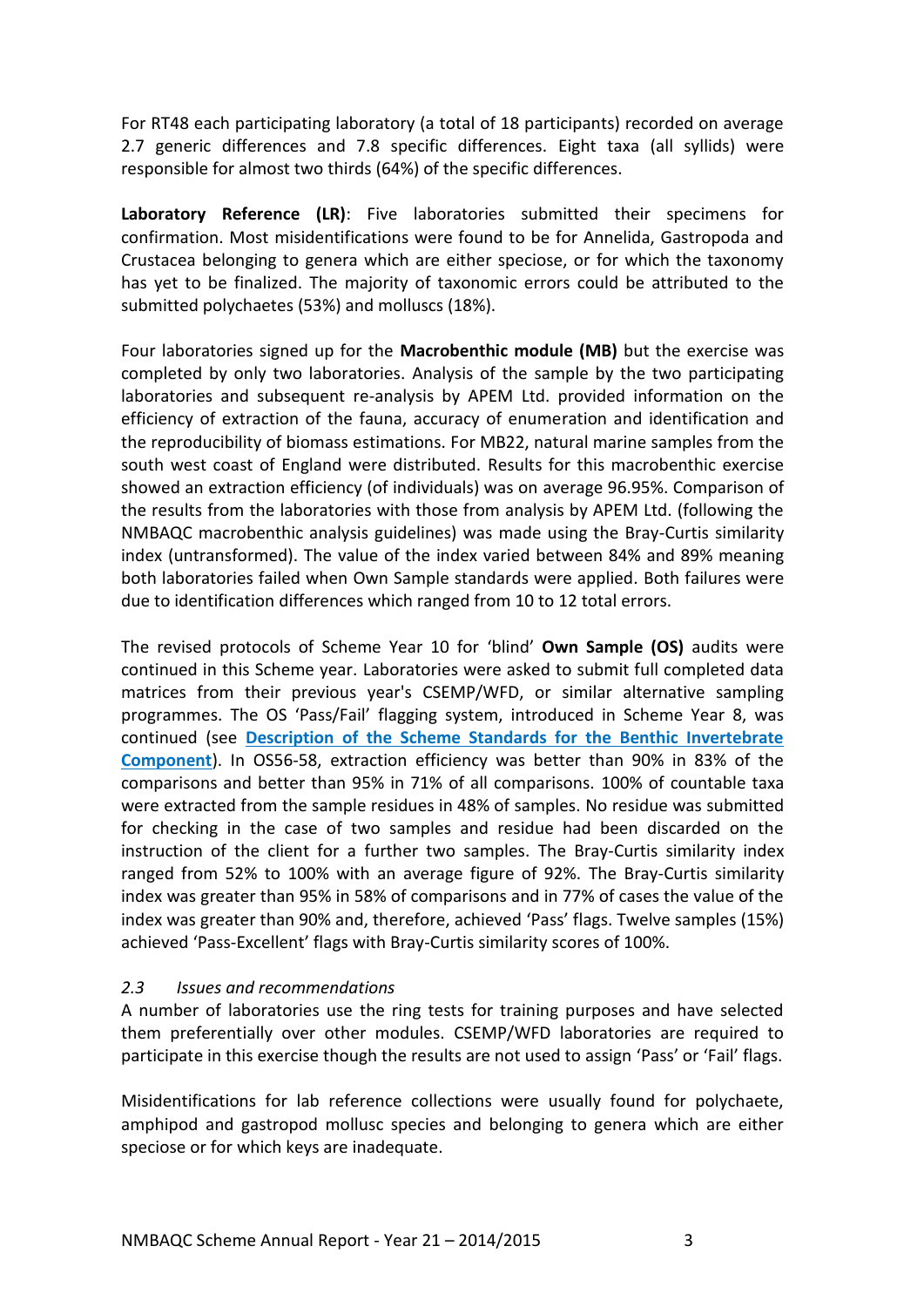For the Own Sample module, the total numbers of samples for which the participating laboratories submitted data to APEM Ltd to choose for audit ranged from 11 (less than the requested minimum of 12) to 493, with an average of 67 samples. It is evident that some laboratories use the Scheme as a complete audit check of their entire year's work, whereas some laboratories chose certain projects for submission, and may even do so prior to analysis. Since the beginning of the Own Sample Module, 1211 admissible samples have been received (OS01-58). Of these, 230 samples (21%) have fallen below the 90% Pass mark. Overall, these results are acceptable and show the efficacy of the OS module, although a dip in quality has been noticed in year 20 and 21 compared with the previous four years. Some participating laboratories should be able to improve their results by reviewing their extraction methods and their use of taxonomic literature and identification keys.

## <span id="page-5-0"></span>*2.4 Reports & Taxonomic literature*

## **[Benthic Invertebrate Component Annual Report, Year](http://www.nmbaqcs.org/scheme-components/invertebrates/reports/inverts-annual-yr21/) 21 (2014/15)**

Milner, C., Hall, D.H., and O'Reilly, M., 2016. Benthic Invertebrate component - Report from the contractor. Scheme Operation - Year 21 2014/15. A report to the NMBAQC Scheme co-ordinating committee. 34pp, June 2016

## **[Own Sample Module Summary](http://www.nmbaqcs.org/scheme-components/invertebrates/reports/os-56-58/) Report OS56, 57 & 58 - October 2015**

Milner, C., Hall, D. and O'Reilly, M. (Ed.) 2015. National Marine Biological Analytical Quality Control Scheme. Own Sample Module Summary Report OS56, 57 & 58. Report to the NMBAQC Scheme participants. 22pp, October 2015.

## **RTB 48- [Aug 2015](http://www.nmbaqcs.org/scheme-components/invertebrates/reports/rtb48/)**

Milner, C., Worsfold, T., Hall, D. & Pears, S., 2015. National Marine Biological Analytical Quality Control Scheme. Ring Test Bulletin: RTB#48. Report to the NMBAQC Scheme participants. APEM Report NMBAQC RTB#48, 23pp, August, 2015.

## **RTB 47- [Feb 2015](http://www.nmbaqcs.org/scheme-components/invertebrates/reports/rtb47/)**

Milner, C., Hall, D., Worsfold, T., Ashelby, C. & Pears, S., 2015. National Marine Biological Analytical Quality Control Scheme. Ring Test Bulletin: RTB#47. Report to the NMBAQC Scheme participants. APEM Report NMBAQC RTB#47, 37pp, February, 2015.

## **MB22 – [September 2015](http://www.nmbaqcs.org/scheme-components/invertebrates/reports/mb22-final-report/)**

Milner, C. and Hall, D.J. 2015. National Marine Biological Analytical Quality Control Scheme. Macrobenthic Exercise Results - MB22 (2014/2015). Report to the NMBAQC Scheme participants. 9pp, September 2015.

## **[Workshop key and Appendices citations \(Zip file\):](http://www.nmbaqcs.org/scheme-components/invertebrates/literature-and-taxonomic-keys/brezinger-insterstitial-opishobranchs/)**

- Identification guide to Northern European interstitial opisthobranchs (Gastropoda: Heterobranchia), 2015
- Brenzinger, B. 2015. Identification guide to Northern European interstitial opisthobranchs (Gastropoda: Heterobranchia). Version 2.1. NMBAQC 2014 taxonomic workshop, Dove Marine Laboratory. 23pp, August 2015.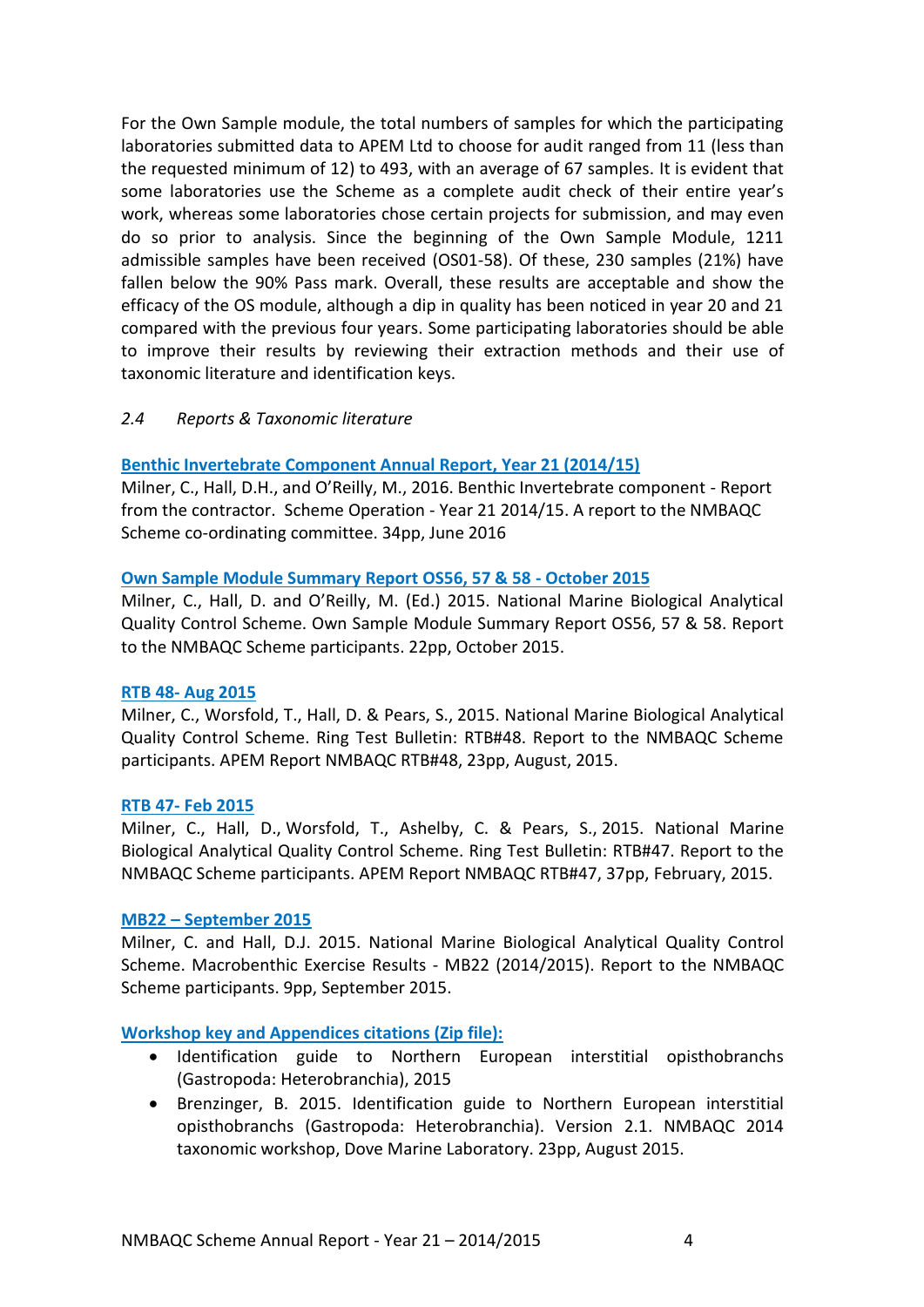- Identification guide to Northern European interstitial opisthobranchs (Gastropoda: Heterobranchia) Key Appendix, 2015
- Brenzinger, B. 2015. Identification guide to Northern European interstitial opisthobranchs (Gastropoda: Heterobranchia). Keys Appendix, Version 2.1. NMBAQC 2014 taxonomic workshop, Dove Marine Laboratory. 3pp, August 2015.

**[Guide and keys for the identification of Syllidae \(Annelida, Phyllodocida\) from the](http://zookeys.pensoft.net/articles.php?id=4917)  [British Isles \(reported and expected species\).](http://zookeys.pensoft.net/articles.php?id=4917)** 

San Martín, G. & Worsfold, T.M. 2015. Zookeys, 488 pp.1-29.

**[Guide to identification of Sabellidae and Fabriciidae \(Polychaeta\) in north east](http://www.nmbaqcs.org/scheme-components/invertebrates/literature-and-taxonomic-keys/sabellid-guide/)  [Atlantic and Mediterranean waters, 2015](http://www.nmbaqcs.org/scheme-components/invertebrates/literature-and-taxonomic-keys/sabellid-guide/)**

Giangrande, A., Licciano, M. & Wasson, B. 2015. Guide to identification of Sabellidae and Fabriciidae (Polychaeta) in north east Atlantic and Mediterranean waters. NMBAQC 2014 taxonomic workshop, Dove Marine Laboratory. 91pp, January 2015.

For further taxonomic literature, see the NMBAQC web site, **[Literature and Taxonomic](http://www.nmbaqcs.org/scheme-components/invertebrates/literature-and-taxonomic-keys.aspx)  [Keys for the invertebrate component.](http://www.nmbaqcs.org/scheme-components/invertebrates/literature-and-taxonomic-keys.aspx)** 

# <span id="page-6-0"></span>**3 Particle Size Analysis component**

Contract Manager: Claire Mason, Cefas. Component Administrator: David Hall, APEM Ltd.

# <span id="page-6-1"></span>*3.1 Summary of activities*

The 2014/15 NMBAQC scheme year saw the administrative contractor for the Particle Size component change from Thomson Unicomarine Ltd to APEM Ltd.

The **Particle Size (PS)** module followed the format of 2013/14. A series of exercises involved the distribution of test materials to participating laboratories and the centralised examination of returned data and samples.

As well as the regular PS module, the 2014/15 scheme year introduced a new module into the particle size component; the **Particle Size Own Sample (PS-OS)** module. The purpose of this exercise was to examine the accuracy of particle size analysis for participants' in-house samples. The Particle Size Own Sample module is a training / audit module. Participants' samples are re-analysed by the NMBAQC Scheme PSA contractor and the results are compared. PS-OS exercises will carry pass/fail criteria; these criteria will be reviewed and assessed in this annual report. In this Scheme year 21, (2014/15), results will not be used to assess the performance of a laboratory.

Fifteen laboratories participated in the 2014/15 PS module's exercises (PS52, PS53, PS54 and PS55); six were government laboratories; nine were private consultancies. Eight laboratories participated in the PS-OS module's exercises (PS-OS01, PS-OS02 and PS-OS03); six were government laboratories and two were private consultancies.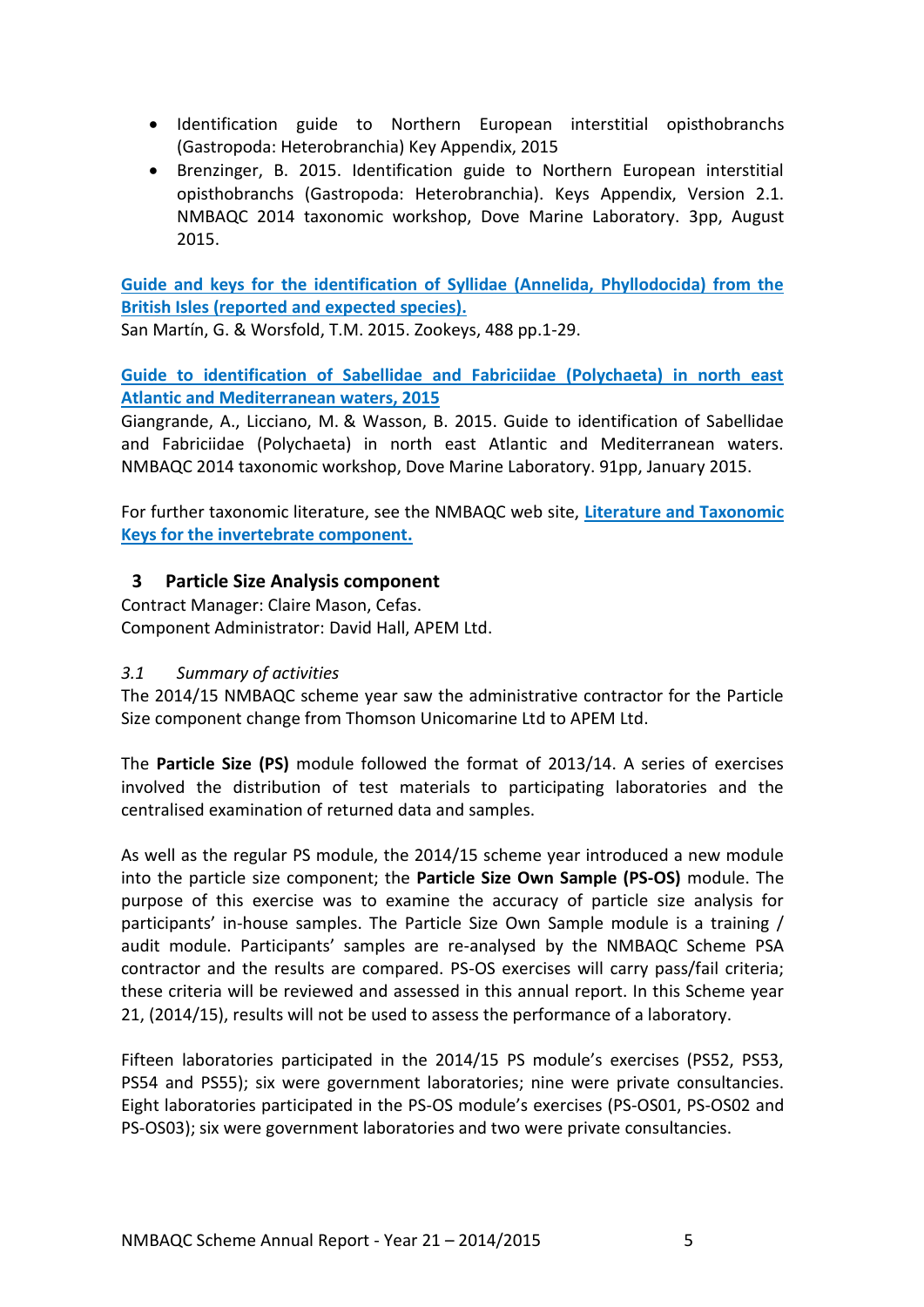The PSA guidance has been updated as a result of comments received through the scheme. There are no fundamental changes, and these changes are aimed at refining details. The updated guidance is available at **[http://www.nmbaqcs.org/scheme](http://www.nmbaqcs.org/scheme-components/particle-size-analysis/reports/psa-guidance/)[components/particle-size-analysis/reports/psa-guidance/.](http://www.nmbaqcs.org/scheme-components/particle-size-analysis/reports/psa-guidance/)**

## <span id="page-7-0"></span>*3.2 Summary of results*

The samples distributed as PS52, PS53, PS54 and PS55 appeared from an analysis of replicates to be good replicates with very little variance. Results from participating laboratories showed a general similarity in distribution curves, except for that of PSA\_2107 in PS52; who provided data that was a mix up between PS52 and PS53 for the interim report. They were subsequently sent spare replicates and repeated the exercises with a satisfactory result.

PSA\_2107 had the same issues with PS53 as with PS52, and they were sent a spare replicate PS53 sample to re-analyse, which was returned with a satisfactory result. PSA\_2111 provided good raw sieve and laser data for PS53 but did not merge these data correctly, resulting in the final merged data having a much higher percentage of gravel. The main issue with exercise PS54 was whether or not to incorporate the base sieve pan weight into the final merged data. Three labs (PSA\_2110, PSA\_2113 and PSA\_2114) did not include the base pan weight into the final data but divided by the total initial dried weight > 1mm to create percentages. This caused the final data not to equal 100%. The weights recorded in the base pan are only very small but can still have an impact. For example, by recording this small weight in the 0 to 0.5phi category has caused lab PSA\_2101 to record a z-score greater than 1.96, suggesting that PSA\_2101 were outliers when in fact they entered the data correctly, this shows another weakness in the z-score approach to comparing data.

PSA 2111 was the main deviant in PS55 by recording a much higher percentage of sediment <1mm. Subsequent communication revealed that this was due to the recorded weight being a wet weight rather than the dry weight specified for the NMBAQC methodology.

Participating laboratories were asked to provide a visual description of the PS52, PS53, PS54 and PS55 samples prior to analysis and instructed to describe the sediment using the Folk triangle post analysis, as well as to report the percentages of gravel, sand and silt/clay in each exercise. Data were provided by all but two (PSA\_2110 and PSA\_2111) participating laboratories for PS52 and PS53, all laboratories for PS54 and all but one (PSA\_2110) for PS55. APEM Ltd checked participants calculations using GRADISTAT based on the participants' final merged data. Of the data provided for PS52, all were correct apart from PS\_2112, who provided data that was 1% out for sand and silt/clay. All data provided for PS53 and PS54 was correct. For PS55 two laboratories (PSA\_2106 and PSA\_2114) had summary statistics that differed from the APEM verification. However, these discrepancies were only small, 0.4% in both cases.

Eleven laboratories originally subscribed to the PS-OS module in 2014/15. Of these eleven, three pulled out and did not participate and four laboratories did not submit returns for any of the exercises. Of these four laboratories, one did not provide any explanation for their non-participation. The other three sets of PS-OS samples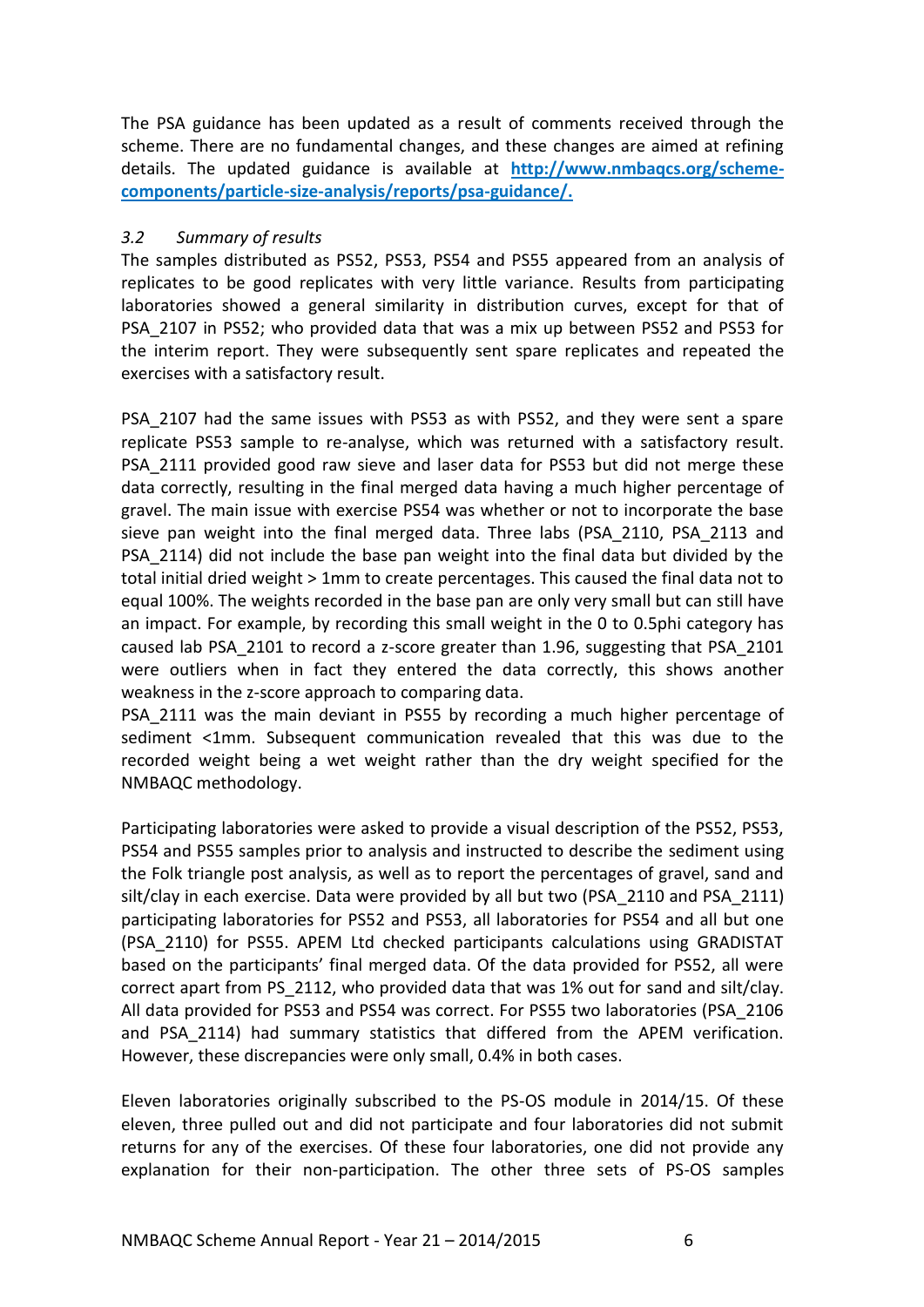belonged to one participant who sub-contracted their work. A concerted effort was made by APEM, the contract manager Claire Mason and the participant to obtain the samples from the subcontractor. However, Year 2015-2016 was well under way before the matter could be resolved and it was decided that it was too late to now process the Year 21 (2014/2015) samples. All labs involved now understand the PS-OS protocol and have submitted data sets and samples for Year 2015/2016.

Each laboratory received detailed comparisons of their data to the re-run by the NMBAQC Scheme's contractor along with a provisional pass/fail flag. Of the four laboratories that submitted data the correlation between the participant results and the NMBAQC Scheme contractor results were good. Based on the provisional pass/fail criteria being trialled, 91.6% of the samples would receive a Pass flag.

Labs generally provided workbooks with all the correct information. Three labs provided all necessary fractions of their sample for re-analysis. One lab (PSA\_2103) did not provide any laser sub-sample, the < 1mm fraction for laser analysis was therefore reconstituted from the dried <1mm fraction. This caused these samples to have a slightly larger coefficient of variance; this was considered when comparing the samples.

## <span id="page-8-0"></span>*3.3 Issues and recommendations*

Laboratories should ensure that their PS results are reported in the requested format and data should be reviewed before submission. Data should be provided at half phi intervals to enable the direct comparison of data from all participants and simplify the creation of cumulative curve figures. The workbook was modified for use in 2014/15 to assess whether laboratories are merging data correctly in their in-house methods. It is therefore even more important that that data are reported correctly. Raw sieve data should be reported in grams, with the >1mm and <1mm weights provided. Raw laser data should be reported as volume percentages. (NB, following the conversion of sieve weights to weight percentages the data are merged with the volume percentages obtained from the laser analysis on the basis of weight proportions of the wet separated >1mm and <1mm fractions; merging of weight per cent and volume percent data introduces degree of error in the final merged data frequency distribution, but this is relatively small for most sample types).

Particle Size exercises (PS) over the past twenty years have shown differences in the results obtained by different techniques (laser and sieve / pipette), in-house methods (e.g. pre-treatment) and also differences between equipment (e.g. Malvern Mastersizer 2000, Mastersizer X and Coulter LS230 lasers). The PS data also indicate that the variance between laser and sieve results is further emphasised by certain sediments characteristics, notably particle shape and density (Blott and Pye, 2006; Blott et al., 2004). The overall range of these variances needs to be determined if combining data sets derived from different methods. It is essential that particle size data are presented with a clear description of the method of analysis and equipment used, including nature of any ultrasonic or other dispersion process, and the optical model values which have been assumed.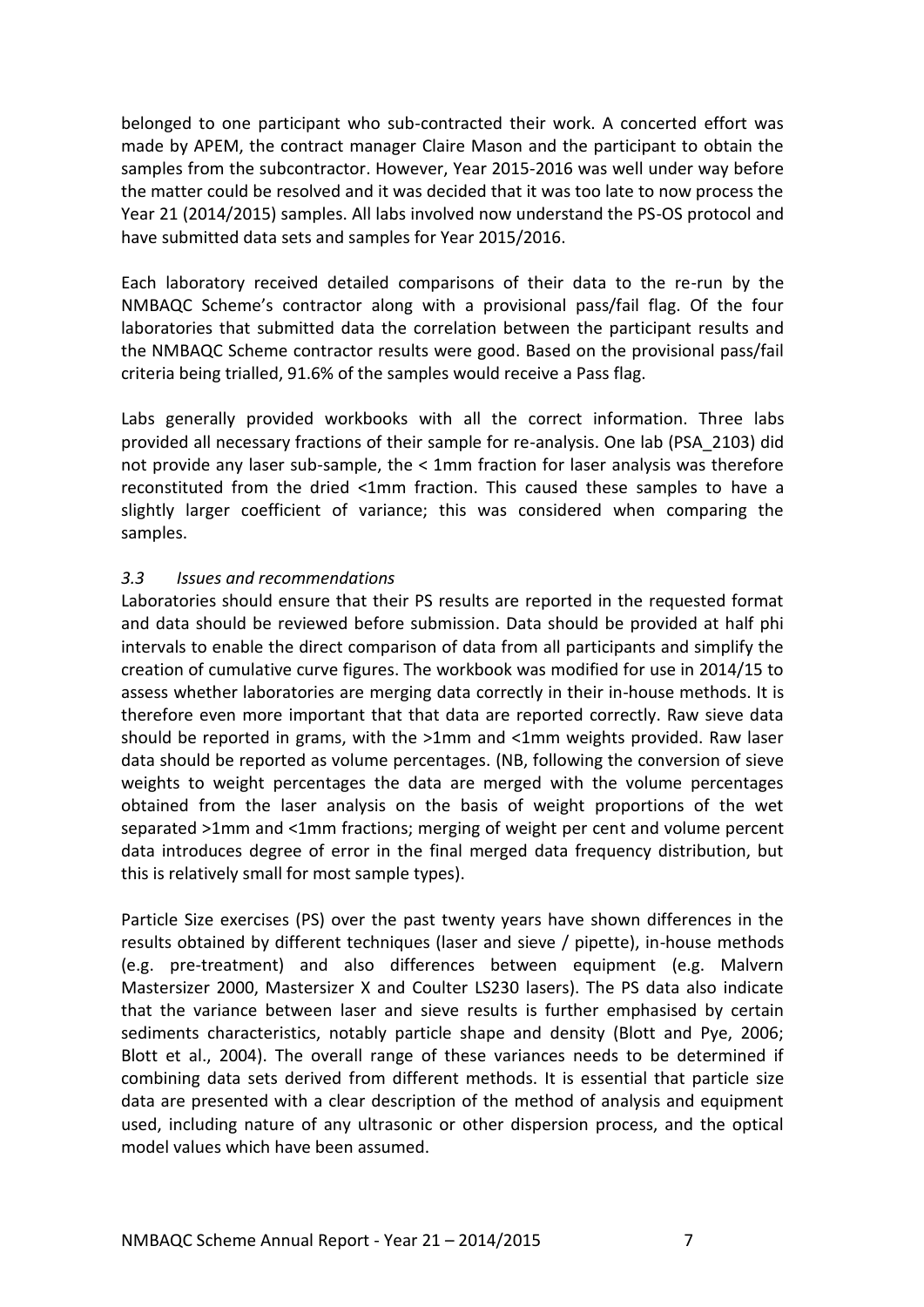The Year 21 PS-OS module highlighted differences in methodology between laboratories, particularly in the creation of laser data (at those laboratories where laser diffraction is used). Some labs clearly use methods that vary substantially from those described in the NMBAQC's Best Practice Guide. In view of the results obtained from the Year 21 PSA exercises, and from parallel experimental work undertaken by the NMBAQC QC analytical contractor, the need has been identified for certain aspects of the Guidance to be clarified and modified. It is intended that these amendments to the Guidance will be published shortly. It has been suggested by KPAL that, for the vast majority of samples, the accuracy of reported results does not increase greatly with analysis of multiple replicates and averaging of the data obtained, provided that appropriate guidelines for sample mixing, sub-sampling and dispersion are followed, and that perhaps the guidance should be updated to reflect this.

The current NMBAQC Scheme standards for PSA are under review. The alternative use of z-scores for each phi-interval, trialled in Scheme Year 17 appears inappropriate for such a low number of data returns where two erroneous results can significantly alter the pass / fail criteria. The z-score method also assumes that the data submitted by the majority of respondents are broadly correct; the fact that this is not always the case raises genuine concerns regarding technique and method bias. Alternative flagging criteria using z-scores descriptive statistics combined with robust statistics have been reviewed during the current year and will used to inform quality assessment procedures in future years.

#### <span id="page-9-0"></span>*3.4 Reports*

#### **[PSA Component Annual Report, Year 2014/2015](http://www.nmbaqcs.org/scheme-components/particle-size-analysis/reports/psa-2014-2015-annual-report/)**

Finbow, L, Pye, K. and Hall, D. Particle Size component - Report from the contractor. Scheme Operation - Year 2014/2015. A report to the NMBAQC Scheme co-ordinating committee. 21pp, Feb 2016.

#### **PS55 [February 2015](http://www.nmbaqcs.org/scheme-components/particle-size-analysis/reports/ps55/)**

Finbow, L. & Hall, D., 2015. National Marine Biological Analytical Quality Control Scheme. Particle Size Results: PS55. Report to the NMBAQC Scheme participants. Apem Report NMBAQCps55, 43pp, February 2015.

#### **PS54 [February 2015](http://www.nmbaqcs.org/scheme-components/particle-size-analysis/reports/ps54/)**

Finbow, L. & Hall, D., 2015. National Marine Biological Analytical Quality Control Scheme. Particle Size Results: PS54. Report to the NMBAQC Scheme participants. Apem Report NMBAQCps54, 43pp, February 2015.

#### **[PS53 December 2014](http://www.nmbaqcs.org/scheme-components/particle-size-analysis/reports/ps53/)**

Finbow, L. & Hall, D., 2014. National Marine Biological Analytical Quality Control Scheme. Particle Size Results: PS53. Report to the NMBAQC Scheme participants. Apem Report NMBAQCps53, 47pp, December 2014.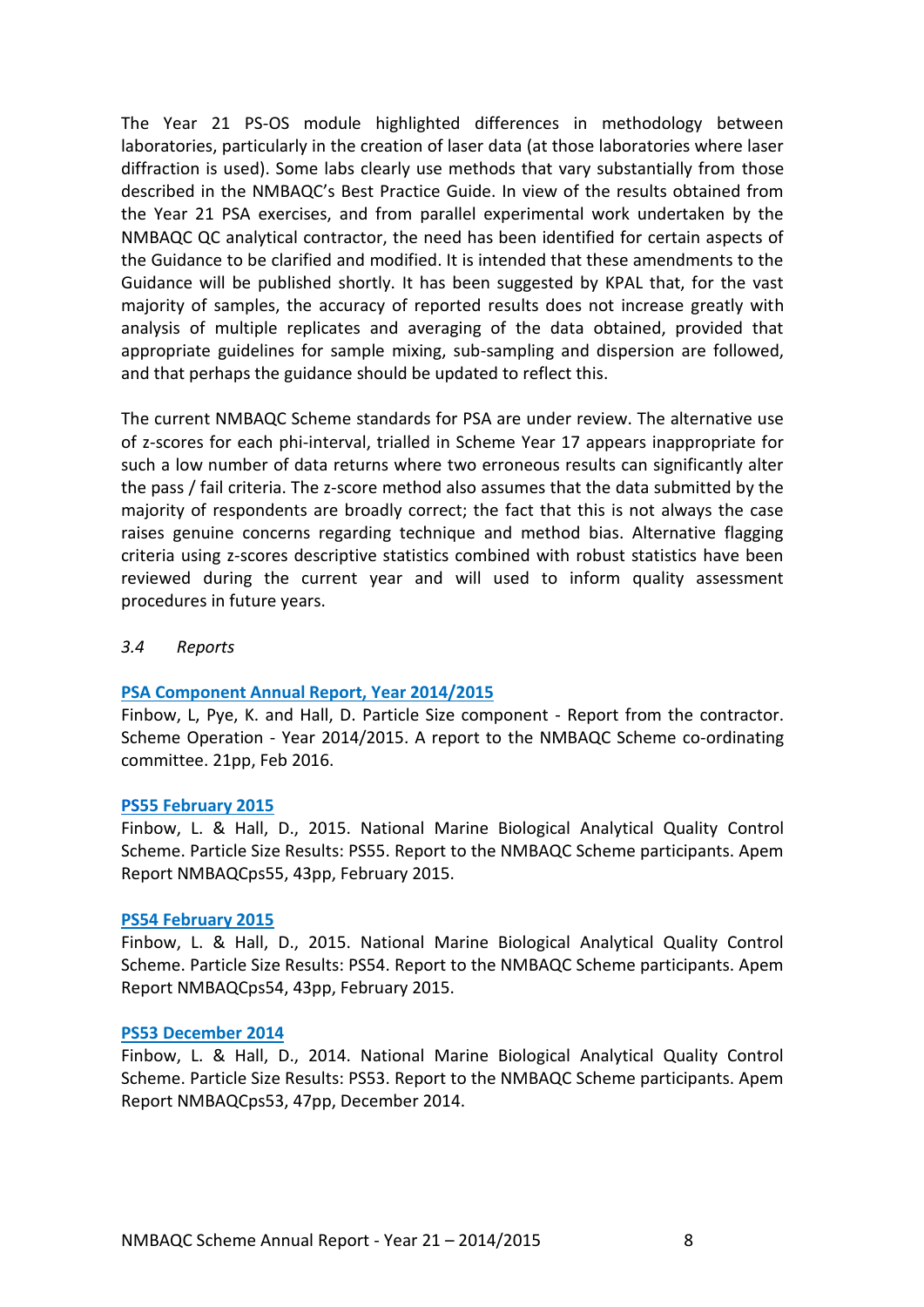## **PS52 [December 2014](http://www.nmbaqcs.org/scheme-components/particle-size-analysis/reports/ps52/)**

Finbow, L. & Hall, D., 2014. National Marine Biological Analytical Quality Control Scheme. Particle Size Results: PS52. Report to the NMBAQC Scheme participants. Apem Report NMBAQCps52, 45pp, December 2014.

## **[NMBAQC's Best Practice Guidance -](http://www.nmbaqcs.org/scheme-components/particle-size-analysis/reports/psa-guidance/) Particle Size Analysis**

Mason, C. 2011. NMBAQC's Best Practice Guidance. Particle Size Analysis (PSA) for Supporting Biological Analysis. National Marine Biological AQC Coordinating Committee, 77pp, Updated 2015.

# <span id="page-10-0"></span>**4 Fish component**

Contract Manager: Jim Ellis, Cefas. Component Administrator: Sarah Hussey, Thomson Unicomarine.

## <span id="page-10-1"></span>*4.1 Summary of activities*

The Fish component of the scheme commenced in its 2005/06 (Year 12). The 2014/15 format for year 21 followed the previous year.

Fish Ring Test (F\_RT): - Identification of one set of fifteen different fish specimens circulated by the component administrator.

**Fish Reverse Ring Test (F\_RRT)**: Re-identification of a set of fifteen different fish specimens supplied by each of the participating laboratories to the component administrator.

The analytical procedures of both modules were the same as for the previous year of the Scheme.

Twenty nine laboratories / fish teams participated in the Fish component of the Year 2014 / 2015 NMBAQC Scheme. Twenty four participants were government laboratories / fish teams, and five were private consultancies. Although some fish are sampled under the Clean Seas Environmental Monitoring Programme (CSEMP) the number of target species is relatively few. However the requirement to monitor fish communities in transitional waters for the Water Framework Directive (WFD) provides the major impetus for fish component exercises.

# <span id="page-10-2"></span>*4.2 Summary of results*

Ring Test (F\_RT08) - this was the eighth fish ring test circulated through the NMBAQC Scheme and the results were comparable with those from the seven previous exercises (RT28 (F\_RT01), RT31 (F\_RT02), RT33 (F\_RT03), F\_RT04, F\_RT05, F\_RT06 and F\_RT07) with a high level of agreement between participating laboratories for the majority of distributed species. The Fish Ring Test F\_RT08 contained fifteen fish specimens. The agreement at the generic level was good; twenty one errors (from a potential two hundred and fifty five) were recorded from the seventeen data sets received via the sixteen participating laboratories. Agreement at the specific level was also good; with twenty nine differences recorded. Three laboratories (F 2102, F 2110 and F 2116B) correctly identified all of the specimens. Four of the fifteen circulated species were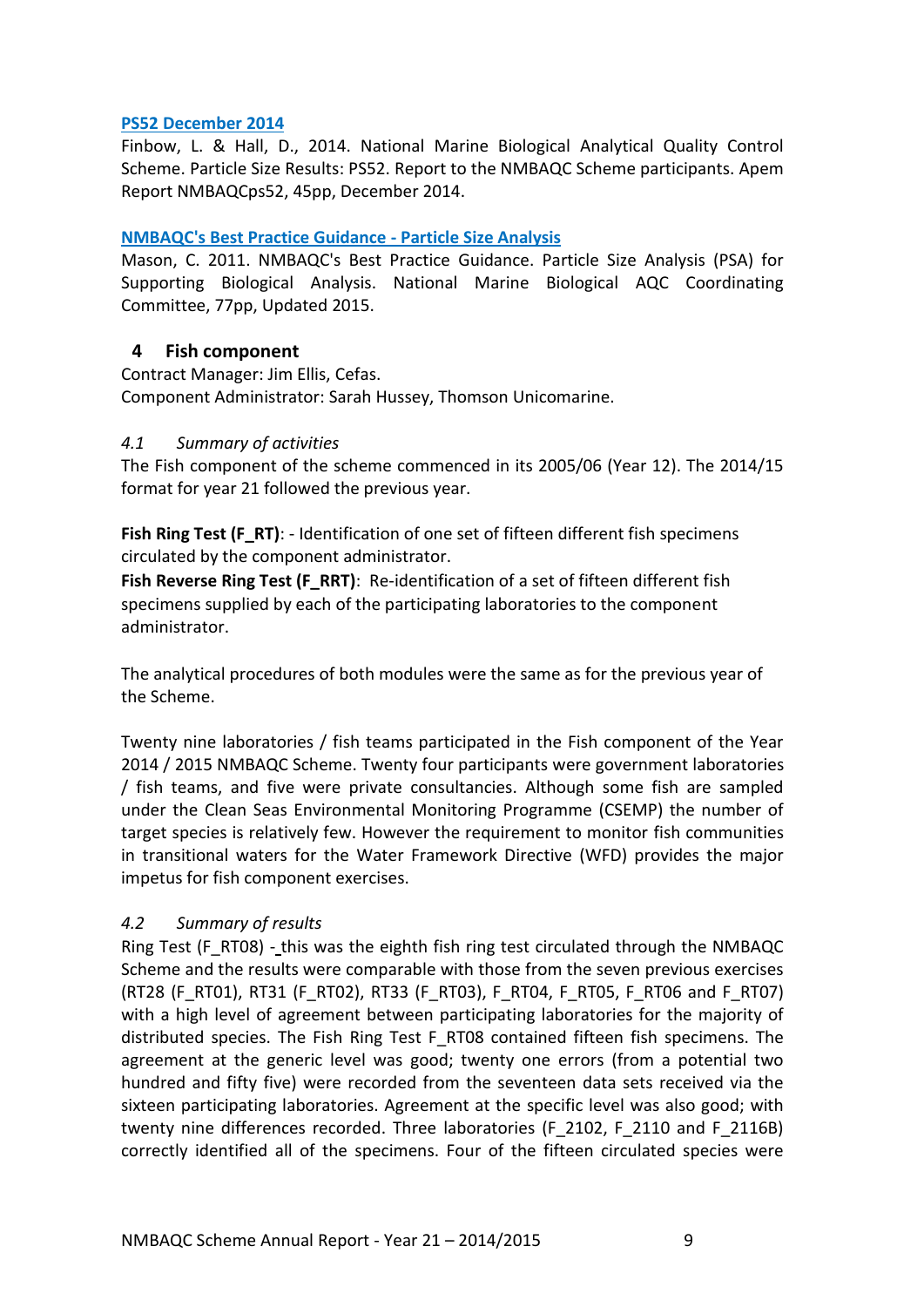correctly identified by all participating laboratories (*Dicentrarchus labrax, Agonus cataphractus, Scomberesox saurus,* and *Merlangius merlangus*). Differences were across a relatively broad range of taxa, some of which are described below. The majority of the generic and specific differences were recorded from *Pleuronectes platessa* and *Cottus gobio* with the next highest number of differences recorded from *Trisopterus luscus*, *Oncorhynchus mykiss* and *Sprattus sprattus*.

The F\_RT component is considered to provide a valuable training mechanism and be an indicator of problematic groups and possible areas for further targeted exercises or inclusion at taxonomic workshops. Multiple data entries from some laboratories and the inclusion of images in the ring test bulletins (RTB) have further emphasised the learning aspect of these exercises. F\_RT08 indicated that the majority of laboratories are using the same three literature works to identify most specimens: Wheeler, A. (1969) The fishes of the British Isles and North West Europe. Macmillan, London; Wheeler, A. (1978) Key to the fishes of Northern Europe. Warne, London and Maitland, P.S. & Herdson, D. (2009) Key to the Marine and Freshwater Fishes of Britain and Ireland. Environment Agency, UK. 476pp. However, only eight of the seventeen data submissions provided information as to the literature used for identification.

Ring test specimens were sent to participating laboratories preserved in 70% alcohol which could have made identifications more difficult to conclude than if they were sent out frozen. Frozen specimens tend to maintain their integrity and preserve colour better than those in alcohol. Deterioration of ring test material may have also contributed to some mis-identifications; reasons for this include fin and scale damage due to repeated examination which could result in inaccurate fin ray and scale counts. Further details and analysis of results can be found in the fish ring test bulletin (Fish Ring Test Bulletin – F\_RT08) which was circulated to all participants and is available on the Scheme's website (www.nmbaqcs.org).

Reverse Ring Test (F\_RRT06) - in the majority of instances, identifications made by Thomson Unicomarine Ltd. were in agreement with those made by the participating laboratories with thirty errors occurring from a potential three hundred and twenty. Most identification issues were associated with gobies, with misidentifications amongst the following species: *Pomatoschistus microps; Pomatoschistus minutus* and *Pomatoschistus pictus.*

Ten out of the forty six goby specimens submitted by participating laboratories were identified incorrectly. The grey mullets were another taxonomic group with which identification issues were associated (*Liza aurata; Chelon labrosus* and *Liza ramada*). Similar errors were noted in the previous two reports F\_RRT05 and F\_RRT04.

There were also discrepancies for other groups including the herrings, pipefish, gurnards and sandeels. Potentially difficult taxa such as the grey mullets could be specifically targeted in future fish ring tests (F\_RT exercises) to quantify and resolve problems via the circulation of standardised specimens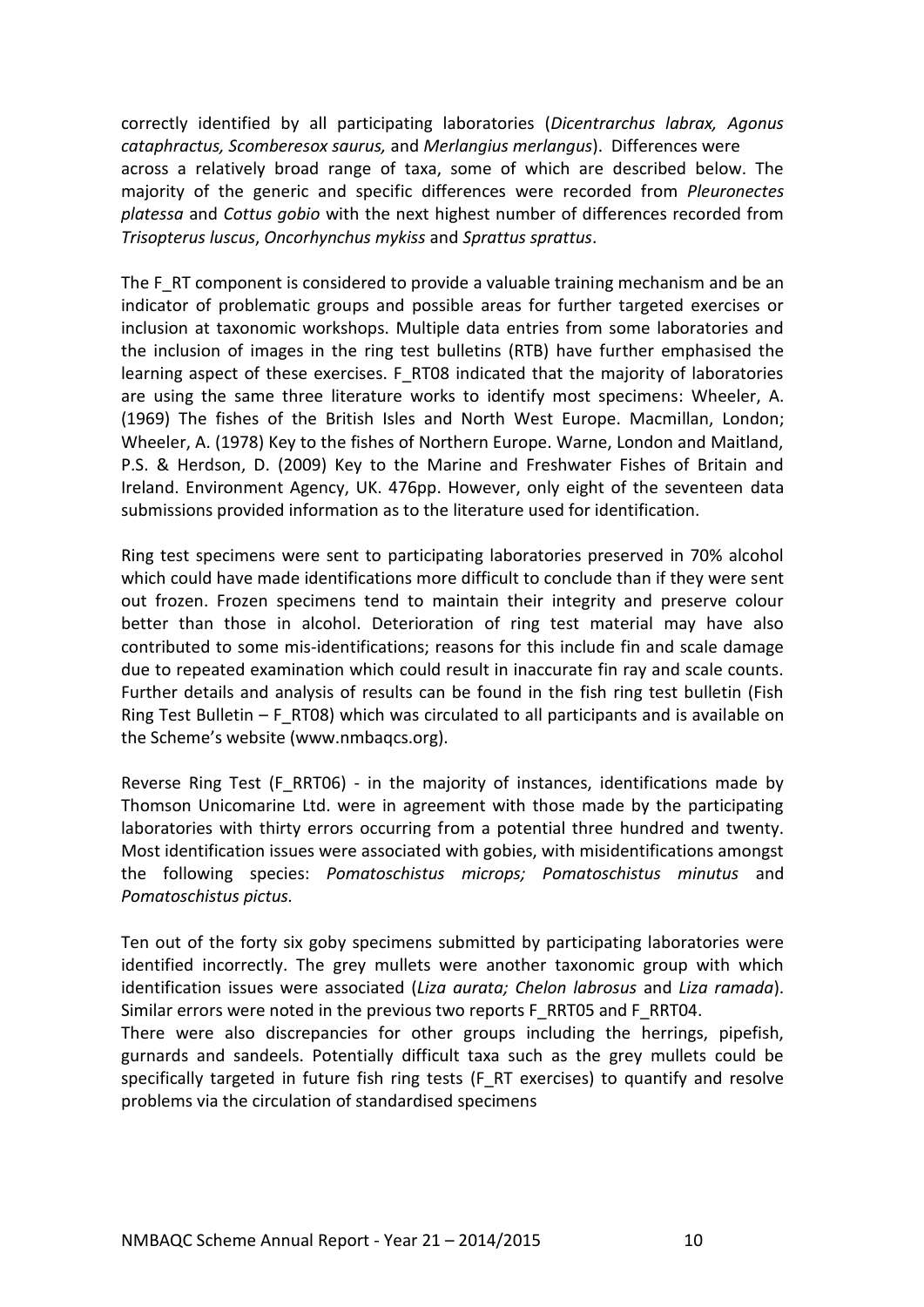## <span id="page-12-0"></span>*4.3 Reports*

## **[FRT 08 April 2015](http://www.nmbaqcs.org/scheme-components/fish/reports/frt08/)**

Hussey, S., 2015. National Marine Biological Analytical Quality Control Scheme. Fish Ring Test Bulletin: FRT#08. Report to the NMBAQC Scheme participants. Thomson Unicomarine Report NMBAQCfrtb#08, 20pp, April 2015.

## **RRT 06 - [March 2015](http://www.nmbaqcs.org/scheme-components/fish/reports/frrt06/)**

Hussey,S., 2015. National Marine Biological Analytical Quality Control Scheme. Fish Reverse Ring Test: FRRT05. Final report to the NMBAQC Scheme participants. Thomson Unicomarine Report NMBAQC FRRT06, 33pp, March 2015.

## **[Fish Component Annual Report, Year 21 \(2014/15\)](http://www.nmbaqcs.org/scheme-components/fish/reports/fish-annual-report/)**

Hussey, S., 2015. Fish component - Report from the contractor. Scheme Operation - Year 21 - 2014/15. A report to the NMBAQC Scheme co-ordinating committee. 15pp, July 2015.

# <span id="page-12-1"></span>**5 Phytoplankton component**

Scheme Administrator: Joe Silke, Marine Institute, Republic of Ireland.

- <span id="page-12-2"></span>*5.1 Summary of activities*
	- The Phytoplankton Bequalm intercomparison study in 2014 was designed to test the ability of analysts to identify and enumerate correctly marine phytoplankton species in lugol's preserved water samples. As in previous years, samples have been spiked using laboratory cultures. There were six species of interest in this intercomparison exercise. These were: *Chaetoceros diadema* (Ehrenberg) Gran, *Rhizosolenia setigera* Brightwell, *Paralia sulcata* (Ehrenberg) Cleve, *Pseudo-nitzschia australis* Frenguelli, *Heterocapsa triquetra* (Ehrenberg) F.Stein and *Thalassiosira punctigera* (Castracane) Hasle.
	- Collaboration between the Marine Institute in Ireland and the IOC UNESCO Centre for Science and Communication of Harmful algae in Denmark on the Bequalm intercomparison exercise commenced in 2011. This collaboration involves the use of algal cultures from the Scandinavian Culture Collection of Algae and Protozoa in Copenhagen, cultures isolated from field samples and from the Marine Institute culture collection. This collaboration also includes the elaboration of a marine phytoplankton taxonomy quiz using an online platform called 'Ocean Teacher'. This online Harmful Algal Bloom (HAB) quiz was designed by Jacob Larsen (IOC) and Rafael Salas (MI).
	- This year, 64 analysts from 40 laboratories took part in this intercomparison. All analysts returned sample and online HAB quiz results. A laboratory from New Zealand participated in this exercise for the first time.
	- Most laboratories are based in Europe (32): Ireland (3), Northern Ireland (1), Scotland (3), England (5), France (12), Netherlands (2), Sweden (1), Spain (2), Croatia (1) and Greece (1). Laboratories outside Europe (9): Morocco (6), Tunisia (1), New Zealand (1) and Peru (1).
	- Also, as part of this intercomparison exercise, a training workshop is held annually to discuss the results of the intercomparison exercise and to provide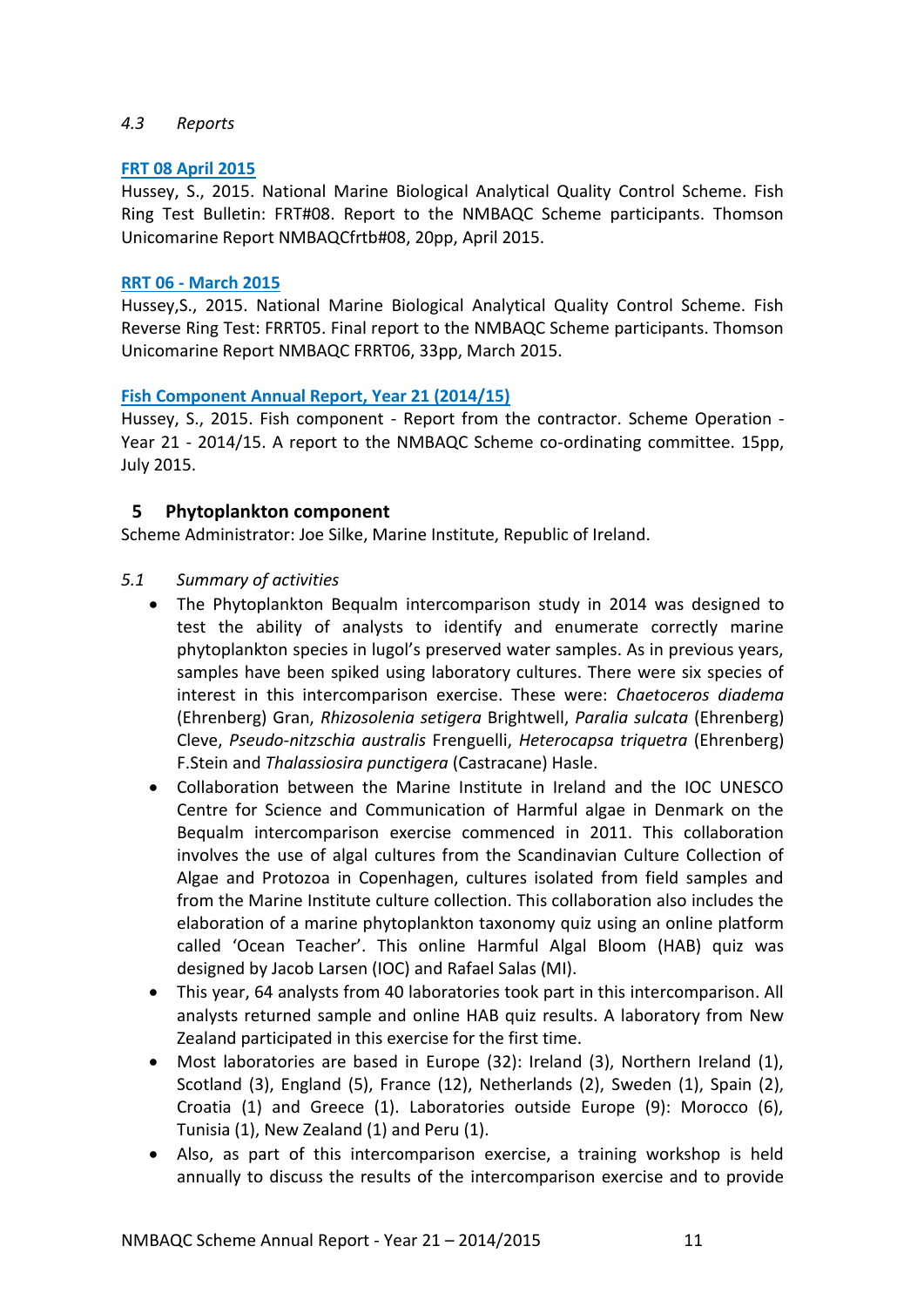training in some areas of interest on phytoplankton taxonomy to the participants. This workshop has been held in various places over the years and it has taken the format of a 2  $\frac{1}{2}$  days training workshop with at least 1  $\frac{1}{2}$  days dedicated to lectures on algal groups in rooms equipped with microscopes and using live cultures. This workshop has become an important forum for scientists working on phytoplankton monitoring programmes from around the world to convene and be able to discuss taxonomical matters related to monitoring, new advances and finds, taxonomical nomenclature changes, looking at samples from different geographical areas and listen to relevant stories from other laboratories about issues with harmful algal events in their regions and of high ecological importance. (The workshop programme is shown in Appendix 4)

## <span id="page-13-0"></span>*5.2 Summary of results*

- The average and confidence limit for each test item was calculated using the robust algorithm in annex C of ISO13528 which takes into account the heterogeneity of the samples and the between samples standard deviation from the homogeneity and stability test. ISO 13528 is only valid for quantitative data. We have used the consensus values from the participants.
- The homogeneity test was passed for 4 out 6 measurands and the stability test passed for four out 6 measurands. *R.setigera* and *H.triquetra* failed the homogeneity test and *H.triquetra* and *P.sulcata* failed the stability test.
- The assigned values standard uncertainty was found to be negligible for all test items. The comparison of the assigned value appear not to be negligible, however, the comparison is not equal between the homogeneity test and the analysts results as the volume analysed is different.
- Z-scores show four warning signals for the *C.diadema* count for analysts 16, 28, 57 and not identified by 60, five warning signals for the *H.triquetra* count, one for analyst 43 and not identified by analysts 16, 34, 56 and 57. Six warning (analysts 21, 27, 31, 32, 33, 45) and two action signals (analysts 38, 54) for *P.australis*. Two warning (55, 57) and two action signals (37, 56) for P.sulcata count. Six warning (23, 31, 34, 37, 45, and 54) and two action signals (43, 56) for *R.setigera* and five warning (15, 19, 27, 31, and 32) and two action signals (16, 50) for the *T.punctigera* count.
- Mandel's h shows that analysts 16, 37 and 56 exhibit significantly higher or lower mean values across all measurands compared to the rest. This may suggest some source of bias. Mandel's k statistics shows that analyst; 7, 33, 43 and 50, exhibit poorer repeatability precision across all measurands.
- RLP versus RSZ plot indicates significant systematic underestimation deviations of the measurement values of several analysts. Analysts 56, 37 and 57 shows systematic underestimation on all test items and poor mean deviation suggesting some kind of methodology bias.
- The repeatability standard deviation plots show poor repeatability for *P.australis*, *R.setigera* and *T.punctigera* cell counts. There is good correlation, however with *C.diadema, H.triquetra* and *P.sulcata* counts for most analysts.
- The diatoms *P.sulcata* and *R.setigera* appear to be the easiest species to identify in the samples.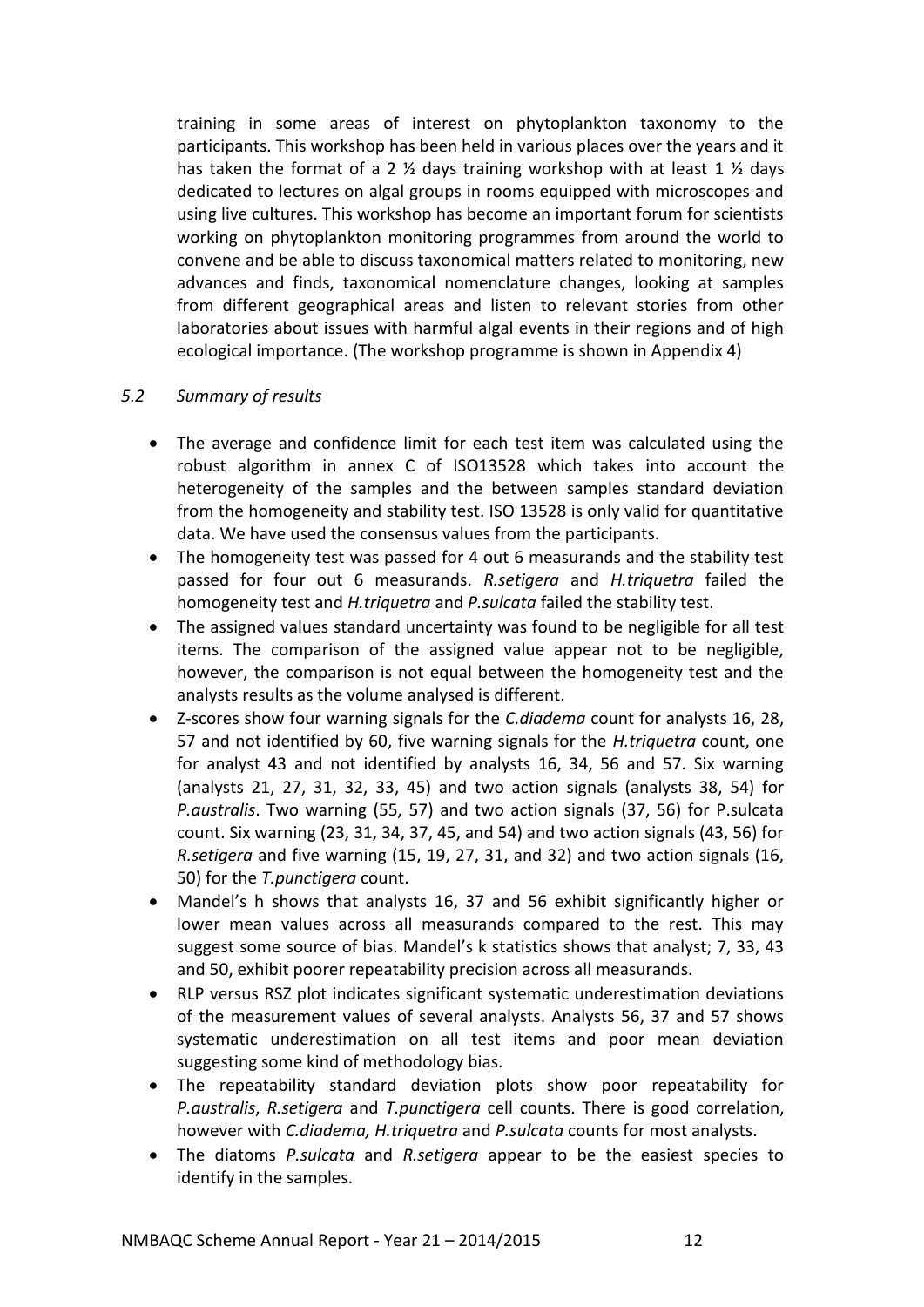- *H.triquetra* was also easy to identify. Four analysts did not identify the species in the sample, possibly because it had the lowest cell density in the samples of all the measurands. *C.diadema* gave the widest variability of answers of all the measurands at species level. All participants, identified correctly to genus level except for one 'not id'. Most analysts identified *Pseudo-nitzschia* to genus level only as 'seriata complex'. *Thalassiosira* appeared to be the most difficult species to identify in the samples even at genus level.
- The Ocean teacher online HAB quiz results suggests a high rate of proficiency. 32 analysts (50%) scored above the 90% mark, 18 analysts (29%) scored above the 80% mark, 6 analysts (10%) over 70% and the rest (7 analysts (11%)) below 70% needing improvement. Overall, 88% was the mean overall grade for all analysts.
- The video question was the worst answered. Short answer questions created problems and analysts committed some spelling and grammar errors which cost them some points. There was consensus on numerical questions indicating that we all have a similar approach to enumeration. Theoretical knowledge of algal groups doesn't seem to translate into better answers to identification questions on the same algal groups, as with *Pseudo-nitzschia* and *Protoperidinium* questions.

## <span id="page-14-0"></span>*5.3 Reports*

This intercomparison exercise has been coded in accordance with defined protocols in the Marine Institute,for the purposes of quality traceability and auditing. The code assigned to the current study is PHY-ICN-14- MI1. PHY standing for phytoplankton, ICN for intercomparison, 14 refers to the year 2014, MI refers to the Marine Institute and 1 is a sequential number of intercomparisons for the year. So, 1 indicates the first intercomparison for the year 2014. The full report is available from the NMBAQC website via the following link:

# **[Phytoplankton Enumeration And Identification Ring Test, 2014](http://www.nmbaqcs.org/scheme-components/phytoplankton/reports/phy-icn-14-mi1/)**

Salas, R.G., Larsen, J., 2014. BEQUALM Phytoplankton proficiency test in the abundance and composition of marine microalgae 2014 report. PHY-ICN-14-MI1 VR 1.0. 98pp.

# <span id="page-14-1"></span>**6 Macroalgae component**

Contract Manager: Clare Scanlan, Scottish Environment Protection Agency. Component Administrator: Emma Wells, Wells Marine.

# <span id="page-14-2"></span>*6.1 Summary of activities*

The Macroalgae component of the scheme commenced in its 2005/06 (Year 12). The 2014/15 format for Year 21 followed the previous year.

The component consisted of three modules:

 **Rocky Shore Macroalgae Ring Test (RM - RT)**: - Identification of twenty macroalgae species based on a series of images.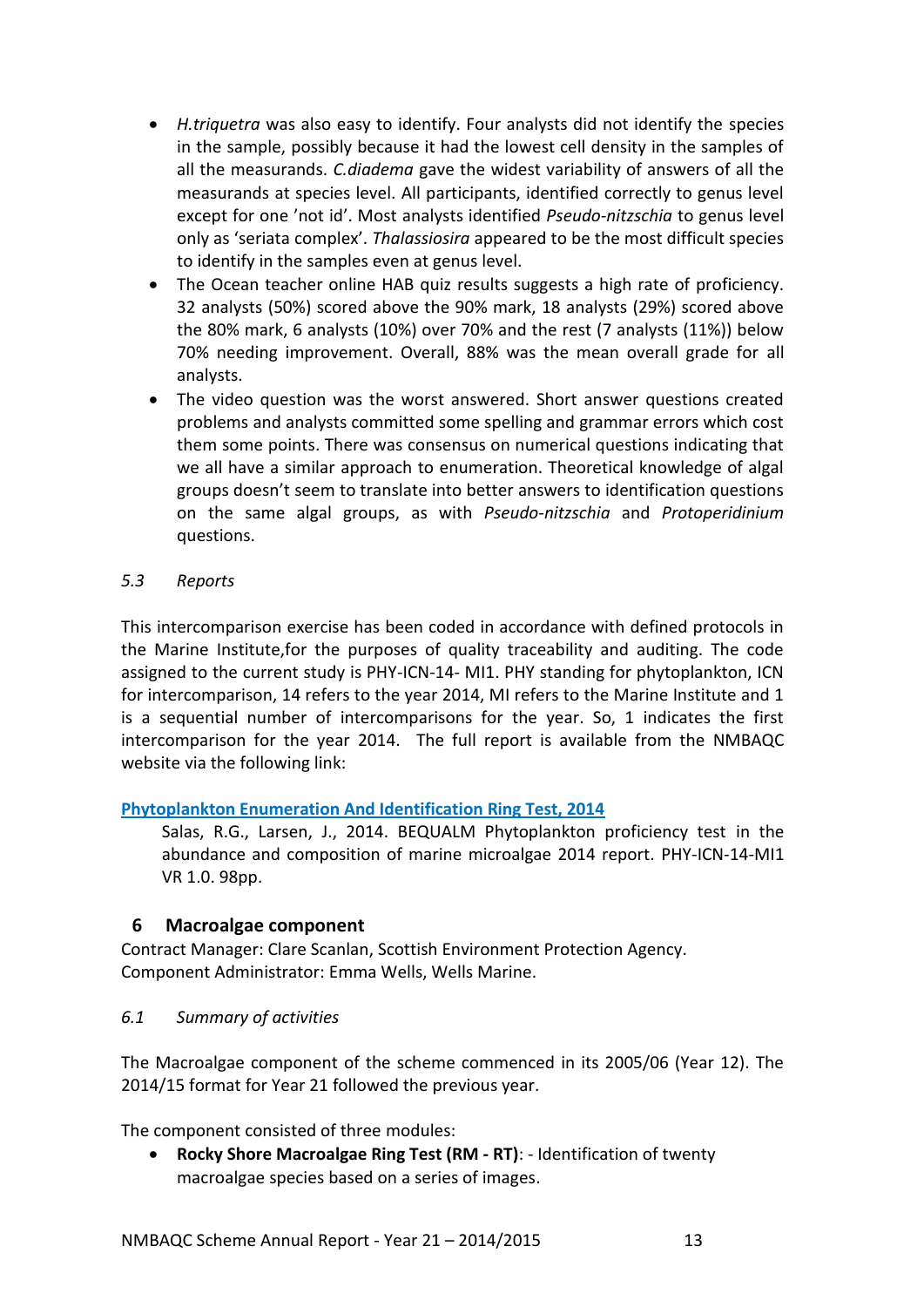- **Opportunistic Macroalgae Biomass Ring Test (OMB - RT)**: synthetic samples of different weights for washing and drying to both wet and dry weights.
- **Opportunistic Macroalgae/Seagrass Cover Ring Test (OMC-RT)**:- estimation of percentage cover of opportunistic macroalgae and seagrass based on photographs of field quadrats.

The analytical procedures of all modules were the same as for the previous year of the Scheme.

# <span id="page-15-0"></span>*6.1.1 Rocky shore Macroalgae Ring Test (RM-RT09)*

Seven laboratories subscribed to the macroalgae ring test with six laboratories submitting results with an overall total of fifteen participants. One laboratory failed to submit results due to time restrictions. Five of the submitting laboratories were government organisations and two private consultancies.

# <span id="page-15-1"></span>*6.1.2 Opportunistic Macroalgae Biomass - Ring Test (OMB-RT06)*

The format followed that of previous years of the test (OMB RT01 – RT05 - see NMBAQC website). Nine laboratories were issued with test material. All nine laboratories completed the macroalgae biomass module with a single laboratory submitting two sets of results. All of the participating laboratories were government; no private consultancy took part.

# <span id="page-15-2"></span>*6.1.3 Opportunistic Macroalgae/Seagrass Cover - Ring Test (OMC-RT06)*

This module included a single exercise for macroalgae and one for seagrass both of which had three test options based on individual laboratories' methodologies. The format followed that of previous years (OMC RT01 – OMC RT05). Thirteen laboratories were issued test material. All laboratories completed the % cover macroalgae/seagrass module with a total of 38 participants. Participation in each test option varied. All laboratories submitting results were government organisations.

# <span id="page-15-3"></span>6.2 *Summary of exercise results*

# <span id="page-15-4"></span>*6.2.1 Rocky shore Macroalgae Ring Test (RM-RT09)*

There was an excellent level of agreement through all participants. At the generic level there were a total of fourteen differences (4.7%). At the specific level there were a total of thirty two differences (10.7%). These differences were mostly attributed to four taxa. A total of 35% of all errors were from one species (*Helminthocladia calvadosii*) contributing to 57% of all generic differences and 25% of all specific differences. *Ulva prolifera, Cladophora sericea* and *Ulva flexuosa* contributed to a further 13%, 22% and 30%, respectively, of differences. Therefore a total of 65% of incorrect identifications were attributed solely to the Chlorophyta division most of which were incorrectly identified at the species level (80%). All other specimens were identified correctly.

There were a number of incorrect spellings mainly attributed to changes in nomenclature such as *Polyides sp.* which was previous named as *P. rotundus* but is now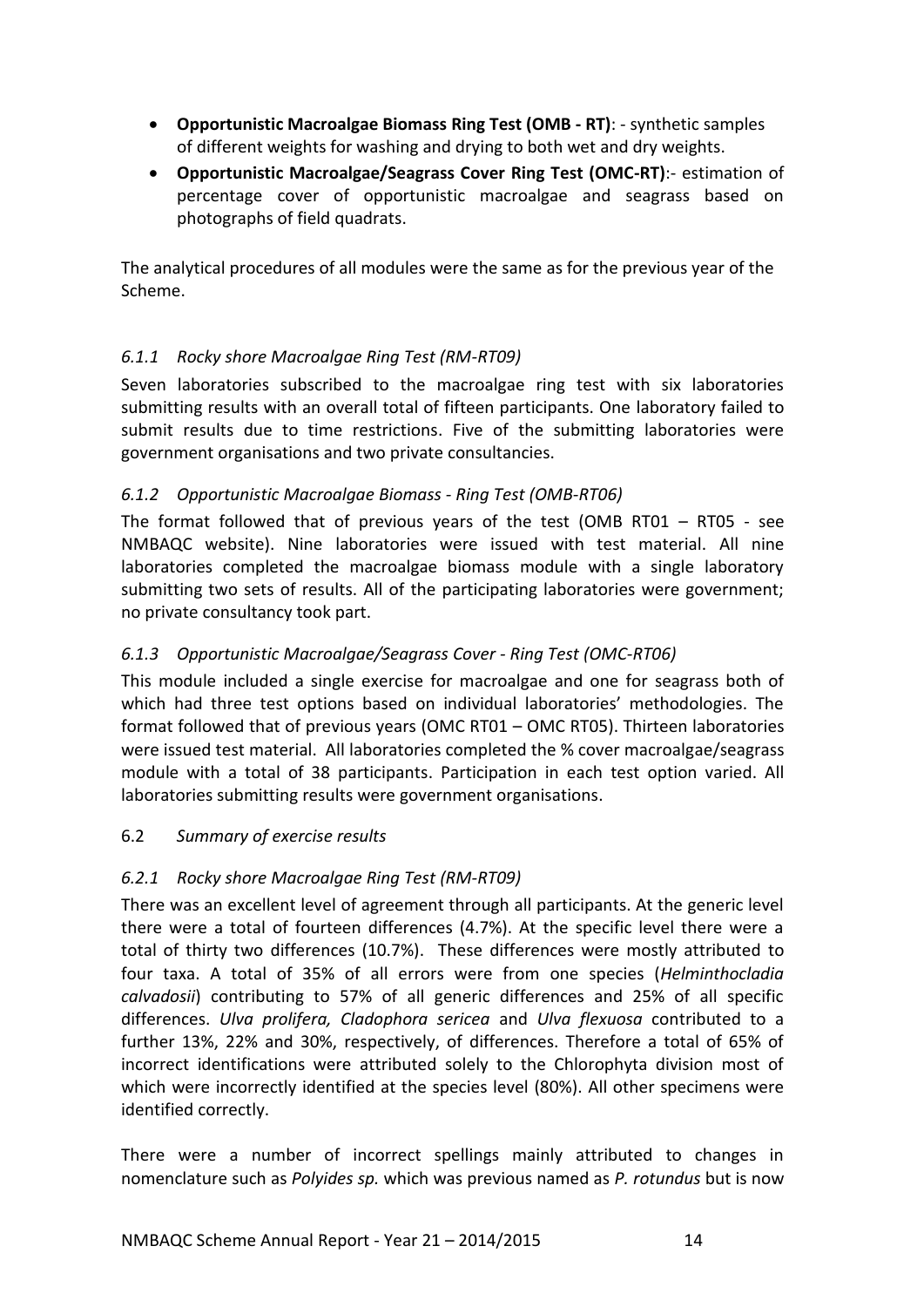recorded within algaebase as *P. rotunda* and *Pilayella littoralis* now recorded as *Pylaiella littoralis.* However, both current names and synonyms were accepted for the ring test.

# <span id="page-16-0"></span>*6.2.2 Opportunistic Macroalgae Biomass - Ring Test (OMB-RT06)*

There was a wide range of both wet and dry weights which was greatest for the algae mass of the largest weight from both dry and wet weights. This is consistent with all previous OMB tests. For wet weight the range of results was 270.29 – 405.15 (Sample A), 177.81 – 311.16 (Sample B) and 56.97 – 81.11 (Sample C). This clearly indicates a degree of variation in data and lack of consistency between laboratories during the rinsing and squeezing of the samples particularly within the larger sample sizes (Samples A and B). The large degree of variation in wet weight results are primarily a result of the non-specific method of squeezing and rinsing.

The dry weights results displayed a couple of large outliers. These indicate some problems during the processing of the samples. This may be due to inadequate rinsing or incomplete drying. The average wet weights suggests the samples were not dried fully prior to weighing. However, in contrast, sample C was much more comparable in terms of wet weight and dry weight, indicating the correct procedures were being used. Sample C was the smallest sample size and as seen in previous tests had the most consistent set of results.

The range of results for both the dry and wet weights could generally be considered acceptable. Two results were flagged as 'Fail', when using Z-scores based on sample mean of wet weights for Laboratories with a Z-score of 2.02 for sample B and a Z-score of -2.1 for sample C. Two additional 'Fails' were flagged for the comparison of dry weight against the sample mean with a Z-score of 2.347 (sample A) and 2.183 (sample C). In general a Z-score of  $\leq 2$  is considered satisfactory, one  $\geq 2$  and  $\leq 3$  indicates "questionable" performance and generates a warning signal and a Z-score of >3 indicates "unsatisfactory" performance. This means that no results were actually "unsatisfactory" but performance should be investigated. A second Z-score based on deviation from the actual known dry weight resulted in a total of four 'Fails'. The largest anomalies were a z-score of 3.029 (sample A), 2.899 (sample B) and 3.365 (sample C).

# <span id="page-16-1"></span>*6.2.3 Opportunistic Macroalgae/Seagrass Cover - Ring Test (OMC-RT06)*

Z-scores were used for either the mean % cover per quadrat or the % cover as calculated by ImageJ. The results could then be compared between participants, and between method of cover estimation for both macroalgae and seagrass. The results generally show a higher level of consistency between participants when comparing with the population mean. This was apparent across all tests for both macroalgae and seagrass. In conjunction with this there were a greater number of Z-scores failures when comparing the image analysis % cover with the population mean of the quadrats. This is consistent with previous years. This indicates either a lack of accuracy in % cover estimations or inaccurate % cover results produced using ImageJ.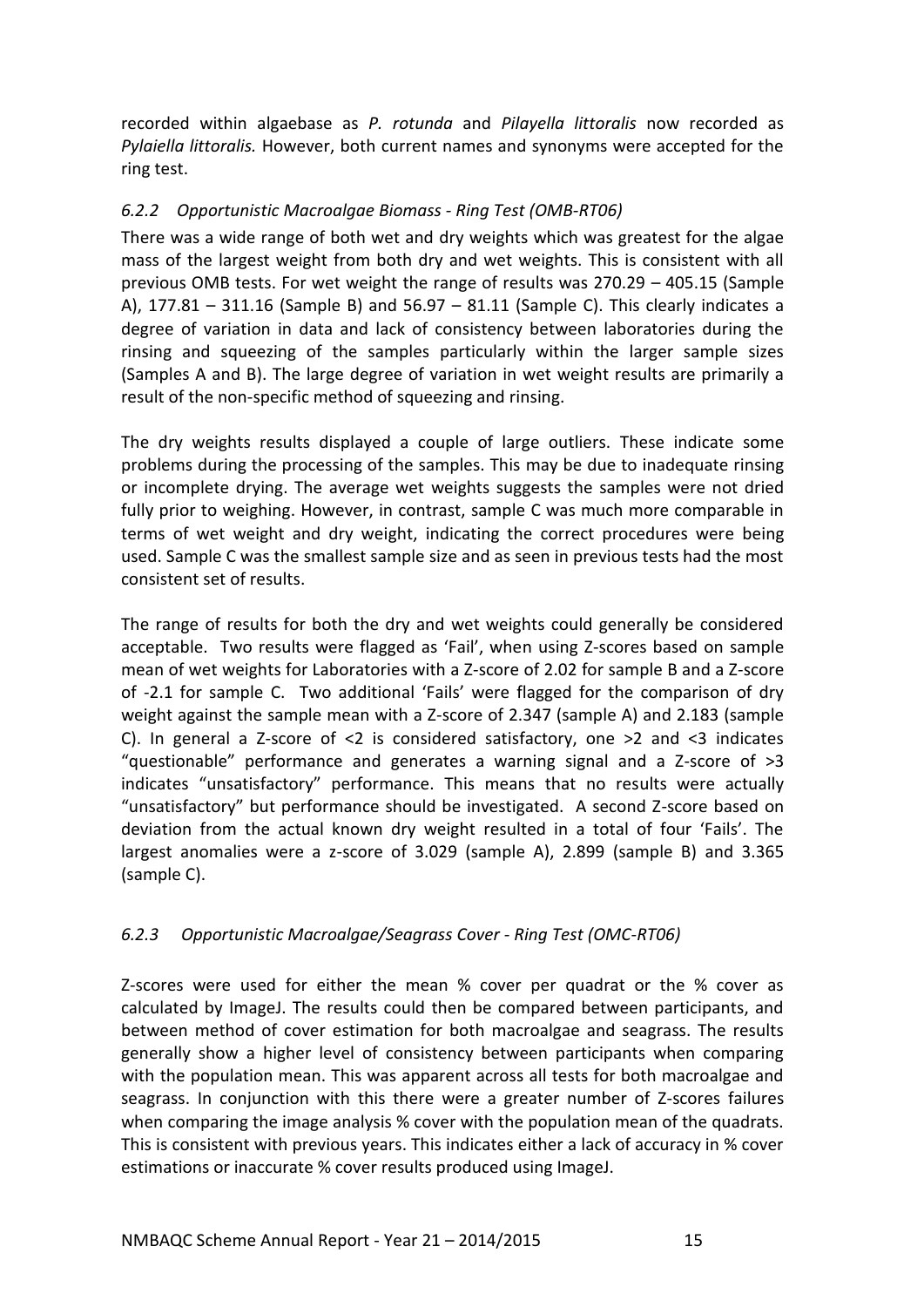The overall range of results submitted is still highly variable with some quadrats having estimated ranges in excess of 50% indicating a high degree of participant error. The level of success rate for individuals was not completely consistent between tests with the greatest number of 'Fails' for each test being attributed to different people, however some people regularly produced a higher deviation from the mean and ImageJ results than others. As with previous years this provides some evidence that different methods of % cover estimation provide varying levels of success for the different participants, making it difficult to conclude which method is the best in terms of producing the most accurate result. It seems this is highly dependent upon the participant.

The degree of deviation from the image analysis % cover value depended significantly upon the quadrat. Some quadrats were more problematic than others; this was consistent with the range of % cover and could be partly attributed to the more patchy coverage of opportunist algae, and particularly seagrass, in some quadrats which is much harder to estimate accurately.

In general the pass rate using Z-scores against image analysis showed a much higher number of 'Fails', in total this amounted to 188 and 183 within the macroalgae and seagrass tests respectively. This was significantly higher than when results were compared against the sample mean producing a total of 47 and 48 'Fails' for the macroalgae and seagrass respectively. This number of 'Fails' is also higher than for previous years suggesting a difficult test in terms of % cover ranges. This trend is also apparent across all years with image analysis z-scores consistently resulting in a higher number of 'Fails' compared with z-scores from the mean with the greatest number of 'Fails' consistently being recorded from test C (9 x 9 cross hairs).

# <span id="page-17-0"></span>6.3 *Issues and recommendations*

## General

Participants have not all followed instructions correctly, which presented problems for the contractor. This included miss-spelling of taxon names (not checked properly); not including authority for taxon name; not completing spreadsheets properly; including information in email and formats other than the specified one. Participants will be reminded for future exercises that they must return information in the correct formats, otherwise data may not be accepted.

Participants were previously consulted on the timing of exercises and the great majority of respondents preferred early in the year. Consequently all exercises were sent out at the start of January, with a six week period for return of results. Reports will then be available in good time for the start of the sampling season, so that key training areas can be addressed.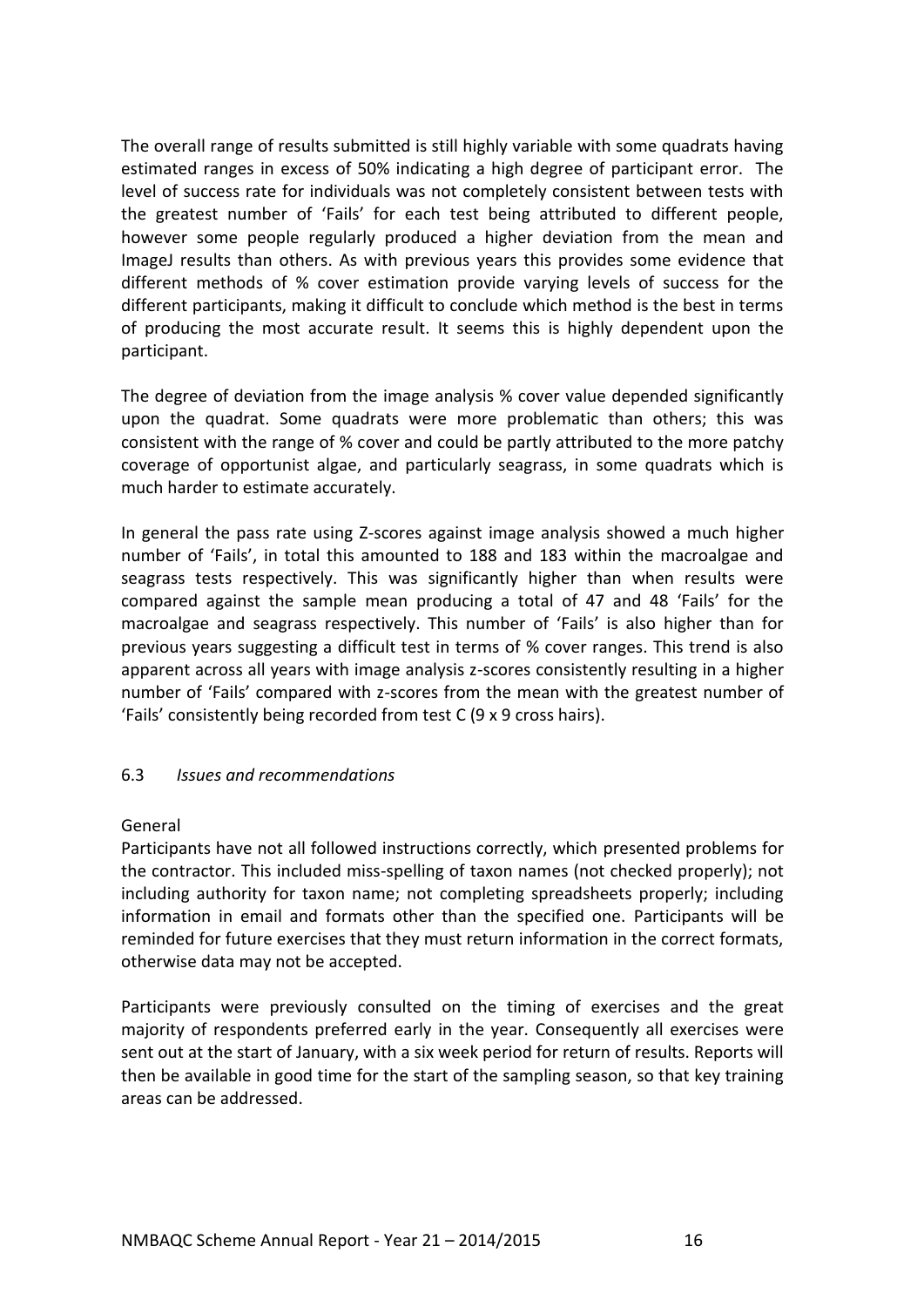## 6.4.1 Marine algae identification

The most problematic species was *Helminthocladia calvadosii* which may be considered relatively difficult to identify due to the occurrence of morphologically similar species such as *Dumontia contorta*. Another issue arose with *Gracilaria gracilis*. This is a fairly common species, but with limited distribution and highly variable morphology. Similar species have overlapping characteristics, and it was considered that this overlap between *Gracilaria gracilis and Gracilariopsis longissima* was sufficient to justify accepting both names on this occasion. Keying out the two species shows very little difference except for some basic morphological differences, or at the microscopic level which was not fully evident through the photos provided. This problem highlights the need for more definitive photos, specimens and descriptions to be provided in future exercises so as to save confusion. However, it is not always possible to obtain specimens showing certain features if they are not in the correct reproductive phase. In this instance it was also unclear which keys or guides were used by all individuals to identify the species making them impossible to compare.

## 6.4.2 Opportunistic macroalgal biomass

There is now a general agreement that the use of artificial material to mimic algae is an acceptable surrogate for the test. It was noted by some labs that there was a limited representation of small, finer, low biomass algae, such as *Cladophora*. It may be possible in subsequent tests to incorporate alternative materials more representative of the texture of opportunist algae.

Some participants still question the necessity to incorporate both dry and weights within the ring test. The dry weight of algal samples is included to enable comparison of laboratory procedures. The values provide evidence of insufficient rinsing of samples, whereby the dry weight would be considerably higher than the actual dry weight. Also there is no definitive wet weight from which to compare the individual laboratories submissions so it is difficult to conclude which results are the most representative. The dry weight however can be compared directly with the original weight of the samples which was measured very accurately prior to addition of debris. The dry weights are also now being used to calculate an expected wet weight from which to compare results.

Most laboratories submitted dry weight values that were considered well within an acceptable limit of the actual biomass; however wet weight still remains highly variable. Therefore the level of squeezing still remains an issue. In addition, some laboratories only measure the dry weight. Therefore, for such an exercise to be appropriate this measure of biomass needs to remain within the test.

It was suggested that the mud added to the sample, to enable a more realistic comparison with field procedures, should include a variety of debris such as *Hydrobia*  shells.

It is evident that the larger samples create a greater margin of error with far less consistency between laboratories. However, these samples are more representive of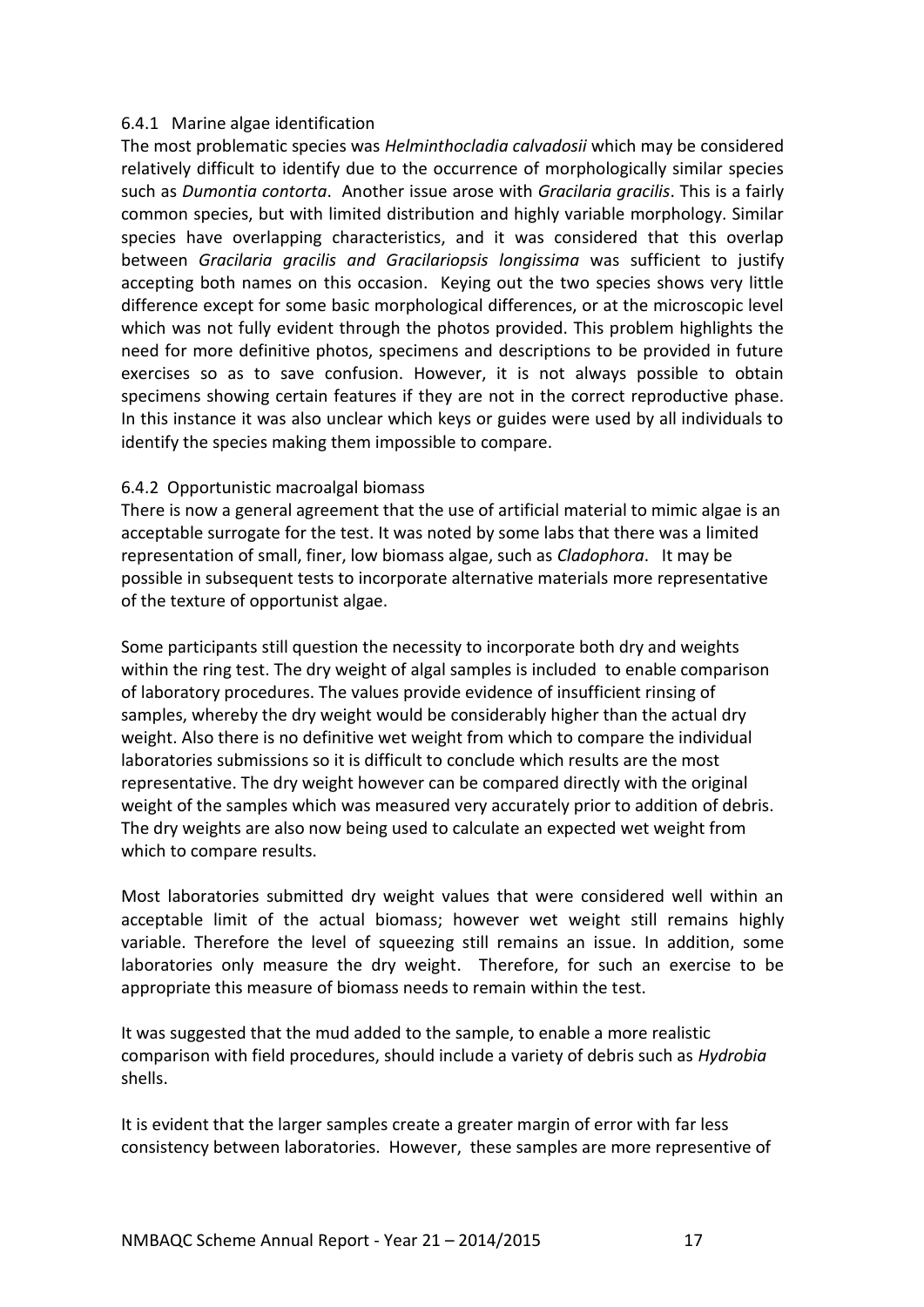natural conditions. Future tests will be aimed at including a good range of weights but focusing on some much larger biomass weights.

There may be future requirements to include biomass analysis within a workshop to further discuss processing procedures and levels of intensity for manual removal of debris and water.

# 6.4.3 Percentage (%) cover of opportunistic macroalgae and seagrass

There is evidently still a high degree of difference between tests as well as between participants and this may prompt the need for a specific workshop whereby methods can be discussed and possibly % cover estimations compared in the field.

There is still a high level of difference between z-scores calculated from the mean and z-scores calculated from image analysis results and given the varied levels of deviation between the two it is unclear which is the most accurate method. This will be investigated using all data in the future.

Image analysis should be more objective than skilled eye estimation and likely to produce a more accurate result. However, this method is still under development and will continue to undergo improvements prior to the next round of tests.

During field sampling it may be possible to estimate % cover of opportunist algae with a higher degree of accuracy than when using photos. The nature of the photographs can produce difficulties when assessing the density of the algae and the presence of some shadows and the grids can hinder this further. Sometimes it is difficult to accurately count algal cover when obscured under cross hairs, this would not be an issue in the field, but cannot be prevented within the test, therefore it remains important to include the open quadrat test method for a full view of the quadrat. However attempts will be made for subsequent ring tests to make the grids opaque to increase the level of visibility under the cross hairs

As many laboratories take quadrat photos whilst estimating % cover for in house quality control, it has been suggested that a reverse ring test could be included in the % cover component. This would enable laboratories to submit their own quadrat photos for analysis. This still remains to be discussed for inclusion in future ring tests

# <span id="page-19-0"></span>*6.4 Taxonomic literature & reports*

# **RM RT09 [Final report April 2015](http://www.nmbaqcs.org/scheme-components/macroalgae/reports/rm-rt09-final-report/)**

Wells, E., 2015. National Marine Biological Analytical Quality Control Scheme-Macroalgae Identification Component Report -RM RT09 2015 Year 21. Report to the NMBAQC Scheme participants. Wells Marine Surveys.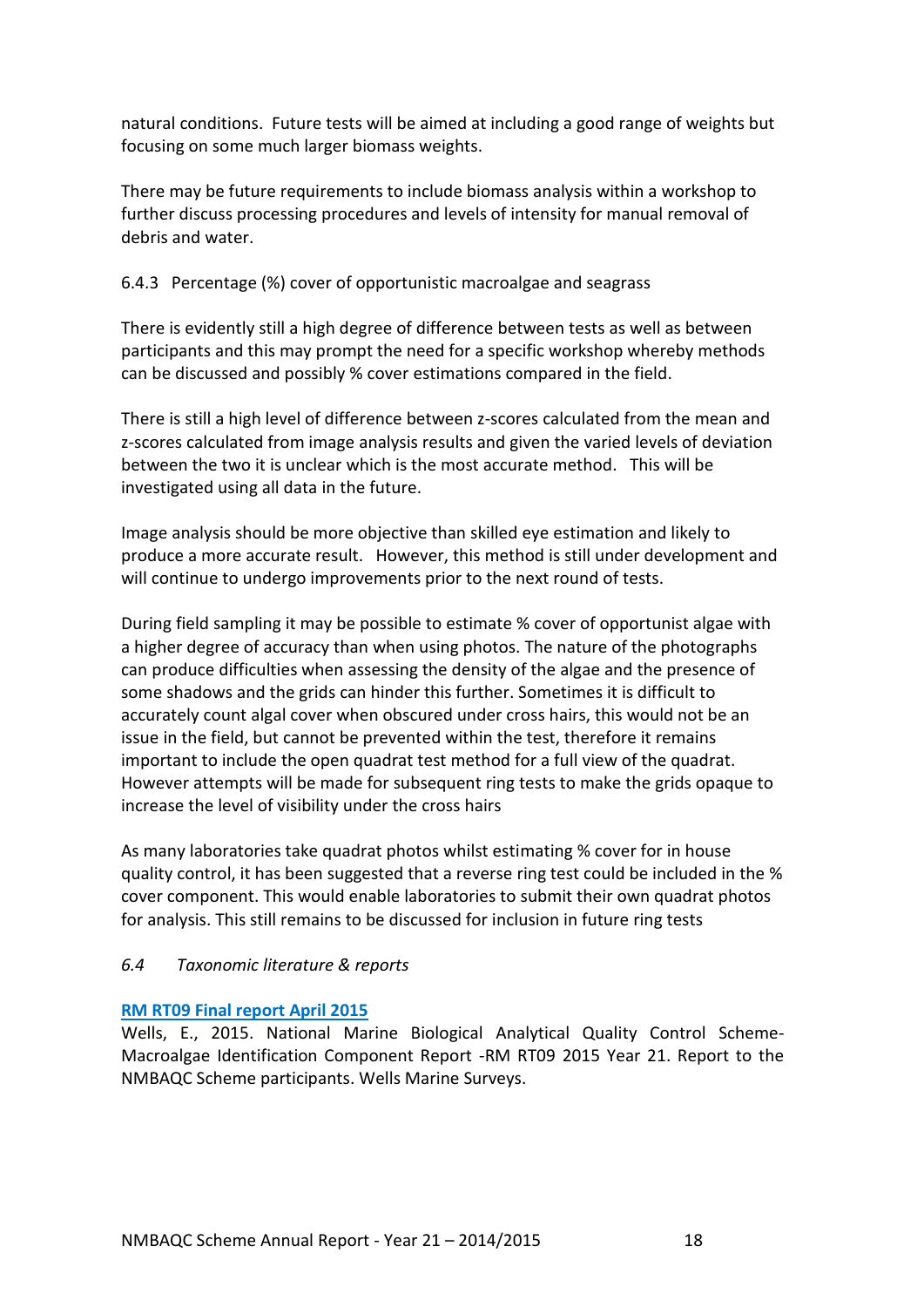## **RM RT09 [Preliminary report March 2015](http://www.nmbaqcs.org/scheme-components/macroalgae/reports/rm-rt09-preliminary-results-bulletin/)**

Wells, E., 2015. National Marine Biological Analytical Quality Control Scheme- Ring Test Bulletin -RM RT09 2015 Year 21. Report to the NMBAQC Scheme participants. Wells Marine Surveys.

## **[OMC Macroalgae & Seagrass RT06 Final Results Bulletin April 2015](http://www.nmbaqcs.org/scheme-components/macroalgae/reports/omc-rt06-macroalgae-seagrass-final-report/)**

Wells, E., 2015. National Marine Biological Analytical Quality Control Scheme-Macroalgae and Seagrass % Cover Module Report - OMC RT06 2015. Report to the NMBAQC Scheme participants. Wells Marine Surveys.

## **[OMC Macroalgae RT06 Preliminary Results Bulletin March 2015](http://www.nmbaqcs.org/scheme-components/macroalgae/reports/omc-rt06-macroalgae-preliminary-bulletin/)**

Wells, E., 2015. National Marine Biological Analytical Quality Control Scheme- Ring Test Bulletin - Macroalgae OMC RT06 2015. Report to the NMBAQC Scheme participants. Wells Marine Surveys.

## **[OMC Seagrass RT06 Preliminary Results Bulletin March 2015](http://www.nmbaqcs.org/scheme-components/macroalgae/reports/omc-rt06-seagrass-preliminary-bulletin/)**

Wells, E., 2015. National Marine Biological Analytical Quality Control Scheme- Ring Test Bulletin - Seagrass OMC RT06 2015. Report to the NMBAQC Scheme participants. Wells Marine Surveys.

## **[OMB RT06 Final Report April 2015](http://www.nmbaqcs.org/scheme-components/macroalgae/reports/omb-rt06-final-report/)**

Wells, E., 2015. National Marine Biological Analytical Quality Control Scheme-Macroalgae Biomass Module Report -OMB RT06 2015. Report to the NMBAQC Scheme participants. Wells Marine Surveys.

## **OMB RT06 - [Preliminary Report March 2015](http://www.nmbaqcs.org/scheme-components/macroalgae/reports/omb-rt06-preliminary-bulletin/)**

Wells, E., 2015. National Marine Biological Analytical Quality Control Scheme- Ring Test Bulletin - Macroalgae Biomass-OMB RT06 2015. Report to the NMBAQC Scheme participants. Wells Marine Surveys.

# <span id="page-20-0"></span>**7 Epibiota component**

Component Administrator: Dan Bayley (until Sept 2014) and Emma Verling (Sept 2014 onwards), JNCC.

# <span id="page-20-1"></span>*7.1 Summary of activities*

JNCC have been working on a draft of the Epibiota Guidelines and comments from the NMBAQC Committee, NMBAQC participants and other interested parties were welcomed and included. It was decided to break the guidance down into two sections, an 'operational guidelines' section and an 'interpretation guidelines' section. The operational guidelines are in the final revision stage and JNCC is currently working on producing a draft of the Interpretation Guidelines.

# <span id="page-20-2"></span>*7.2 Summary of results*

The operational guidelines are close to be finalised and to be ready for implementation, as part of the revised Marine Monitoring Handbook, which is currently being updated. The results from Natural England's epibiota workshop became available this year. These are available for download from the NMBAQC web site.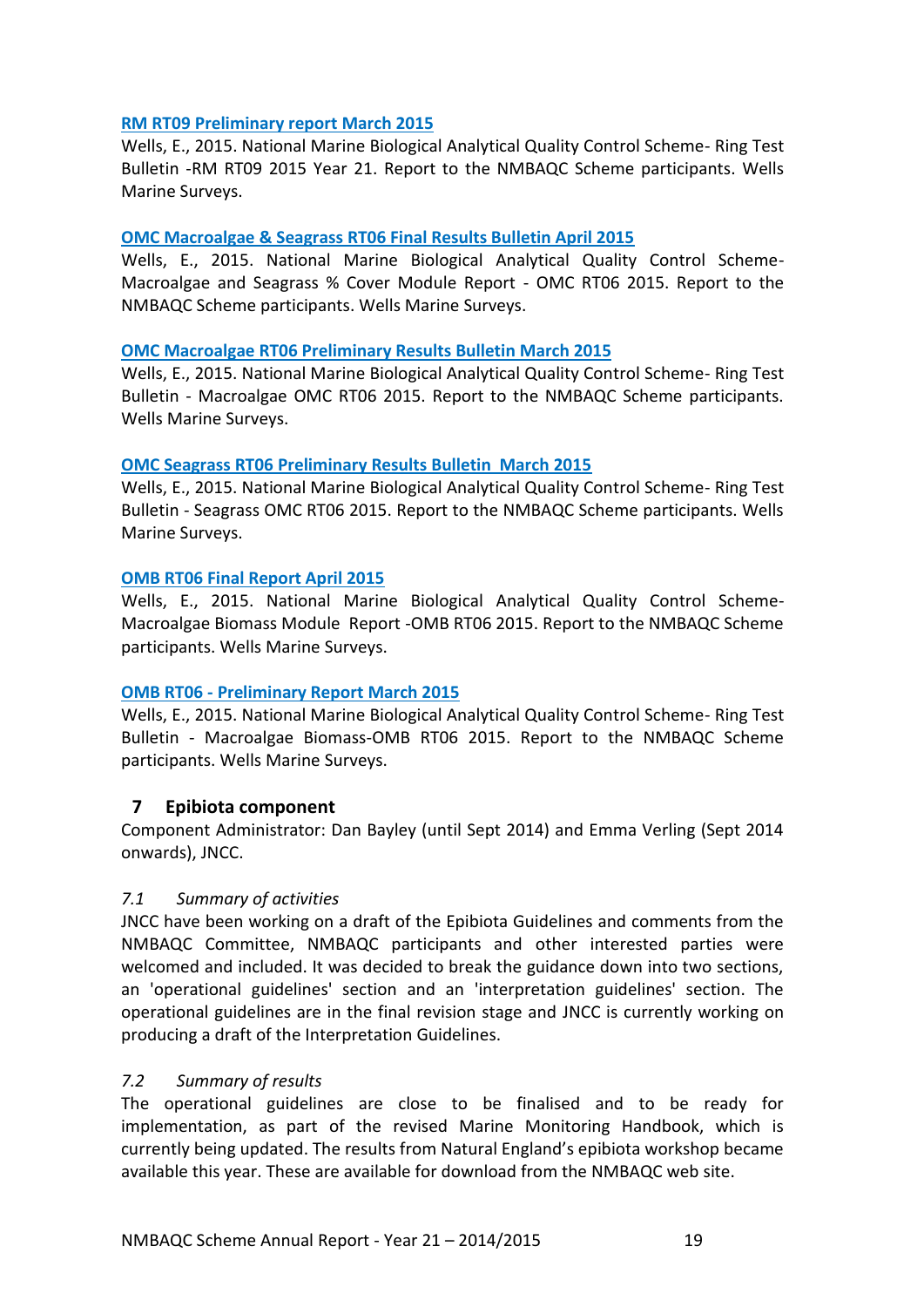# <span id="page-21-0"></span>*7.3 Taxonomic literature & reports*

## **[Epibiota Video Workshop Summary Recommendations, 2014](http://www.nmbaqcs.org/scheme-components/epibiota/epibiota-video-workshop/)**

Epibiota Video Workshop: Summary Recommendations. Version 4. Compiled by Sue Ware. July 2014

## <span id="page-21-1"></span>**8 Zooplankton component**

Component Administrator: David Johns & Astrid Fischer, SAHFOS.

## <span id="page-21-2"></span>*8.1 Summary of activities*

In January 2013 SAHFOS on behalf of NMBAQC sent out a questionnaire to organisations known to be involved in zooplankton research. The questionnaire was aimed at gauging current quality control mechanisms, as well as identifying possible interest in a zooplankton ring test, similar to the other NMBAQC components. Zooplankton are an MSFD indicator group, however, there are no current standards for their sampling. As such a quality control mechanism for the correct identification was identified by the Healthy and Biodiverse Seas Evidence Group (HBDSEG) to be one of the areas that NMBAQC should investigate.

SAHFOS prepared a UK Zooplankton trial ring test, which was a follow-on from the questionnaire, to assess current identification levels and to determine the best way forward. A ring test containing 10 actual zooplankton specimens from the North Sea and 10 written questions were sent out in November 2014 to twelve participants from six UK laboratories. Participants were given 8 weeks to complete their test, and results were consequently judged by one of SAHFOS' senior taxonomists.

# <span id="page-21-3"></span>*8.2 Summary of results*

The zooplankton trial ring test was deemed a success. It showed that the level of zooplankton identification in the UK is overall very good, and that it was a useful training exercise. The competent monitoring agencies all achieved a level of at least 80% in both tests.

For the specimen test, the most difficult to ID proved to be *Clausocalanus* spp. and *Branchiostoma* spp. For the written test the most difficult question was to specify what specifics characterise the identification of *Calanus* P5 and especially that of a male *Calanus helgolandicus*.

The participants enjoyed the test, saying that it challenged them and that it was gauged at the right level of expertise. Going forward, everyone was in agreement that we should have further ring tests and that these should also include some form of enumeration component.

# <span id="page-21-4"></span>*8.3 Taxonomic literature & reports*

Zooplankton UK Trial Ring Test 2014/2015, Astrid Fischer, Marianne Wootton and David Johns, SAHFOS, 2015.

**<http://www.nmbaqcs.org/media/1606/zooplankton-trial-ring-test-2015-report.pdf>**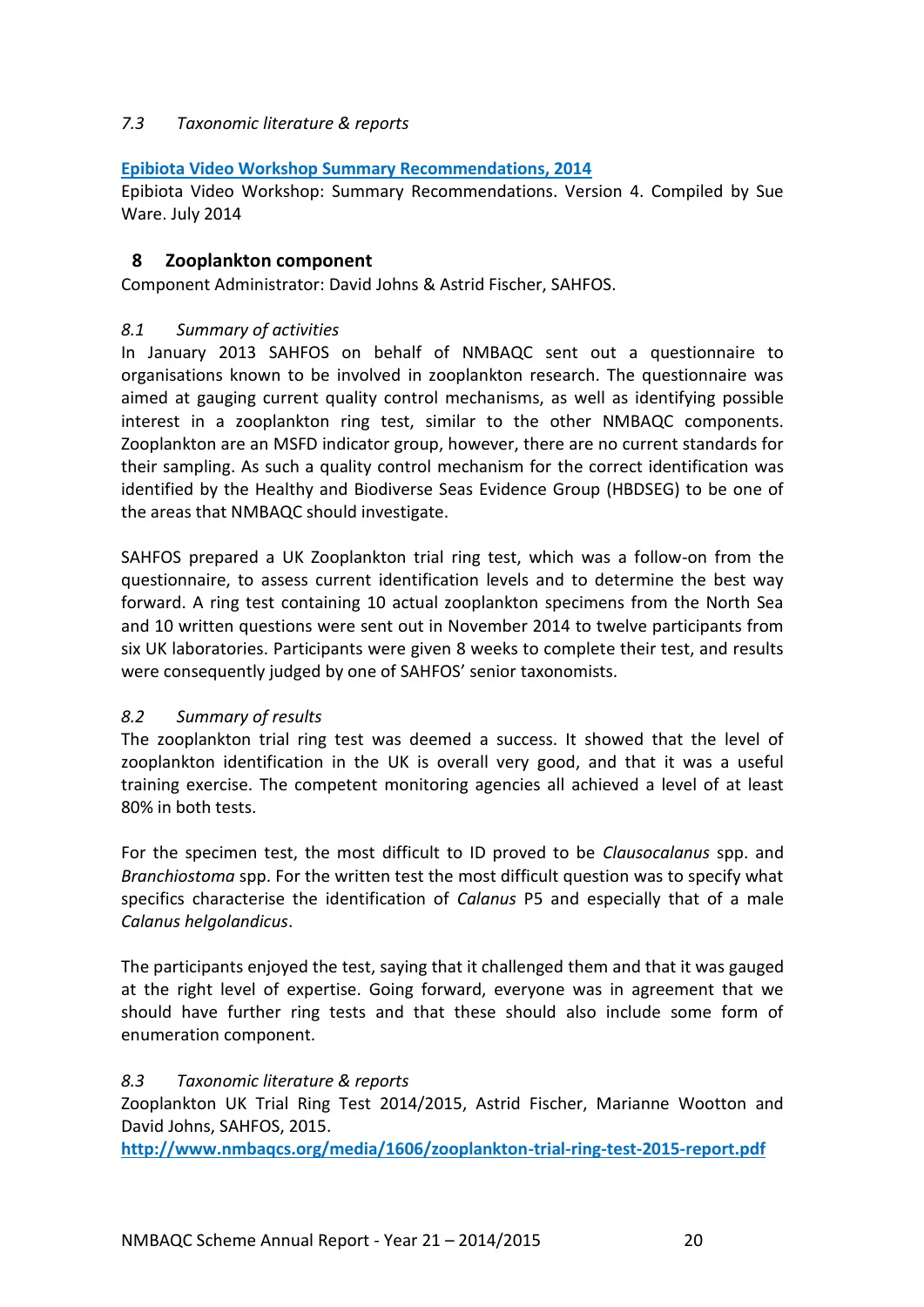# <span id="page-22-0"></span>**Appendix 1 - NMBAQC Co-ordinating Committee – Year 21 - 2014/2015**

| Name                       | Organisation                                                                | Position                       |  |  |
|----------------------------|-----------------------------------------------------------------------------|--------------------------------|--|--|
| David Johns                | Sir<br>Alister<br>Hardy<br>Foundation for Ocean<br>Science (SAHFOS)         | Chair                          |  |  |
| <b>Tim Mackie</b>          | Environment<br>&<br>Heritage Service, NI                                    | <b>CMA Representative</b>      |  |  |
| Amanda Prior               | <b>Environment Agency</b>                                                   | <b>Finance Manager</b>         |  |  |
| Myles O'Reilly             | Scottish<br>Environment<br><b>Protection Agency</b>                         | Invertebrate Contract Manager  |  |  |
| Joe Silke/<br>Rafael Salas | Marine<br>Institute,<br>Ireland                                             | Phytoplankton Contract Manager |  |  |
| Clare Scanlan              | Scottish<br>Environment<br><b>Protection Agency</b>                         | Macroalgae Contract Manager    |  |  |
| <b>Grant Rowe</b>          | Fugro EMU Ltd                                                               | Contractors' Representative    |  |  |
| Dan Bayley/ Emma Verling   | Joint<br>Nature<br>Conservation<br>Committee                                | Epibiota Contract Manager      |  |  |
| Jim Ellis                  | Centre<br>for<br>Environment, Fisheries<br>& Aquaculture Science<br>(Cefas) | <b>Fish Contract Manager</b>   |  |  |
| <b>Claire Mason</b>        | Cefas                                                                       | <b>PSA Contract Manager</b>    |  |  |
| Keith Cooper               | Cefas                                                                       | <b>CMA Representative</b>      |  |  |
| <b>Matthew Green</b>       | Natural<br>Resources<br>Wales                                               | <b>CMA Representative</b>      |  |  |
| Astrid Fischer             | <b>SAHFOS</b>                                                               | <b>Technical Secretary</b>     |  |  |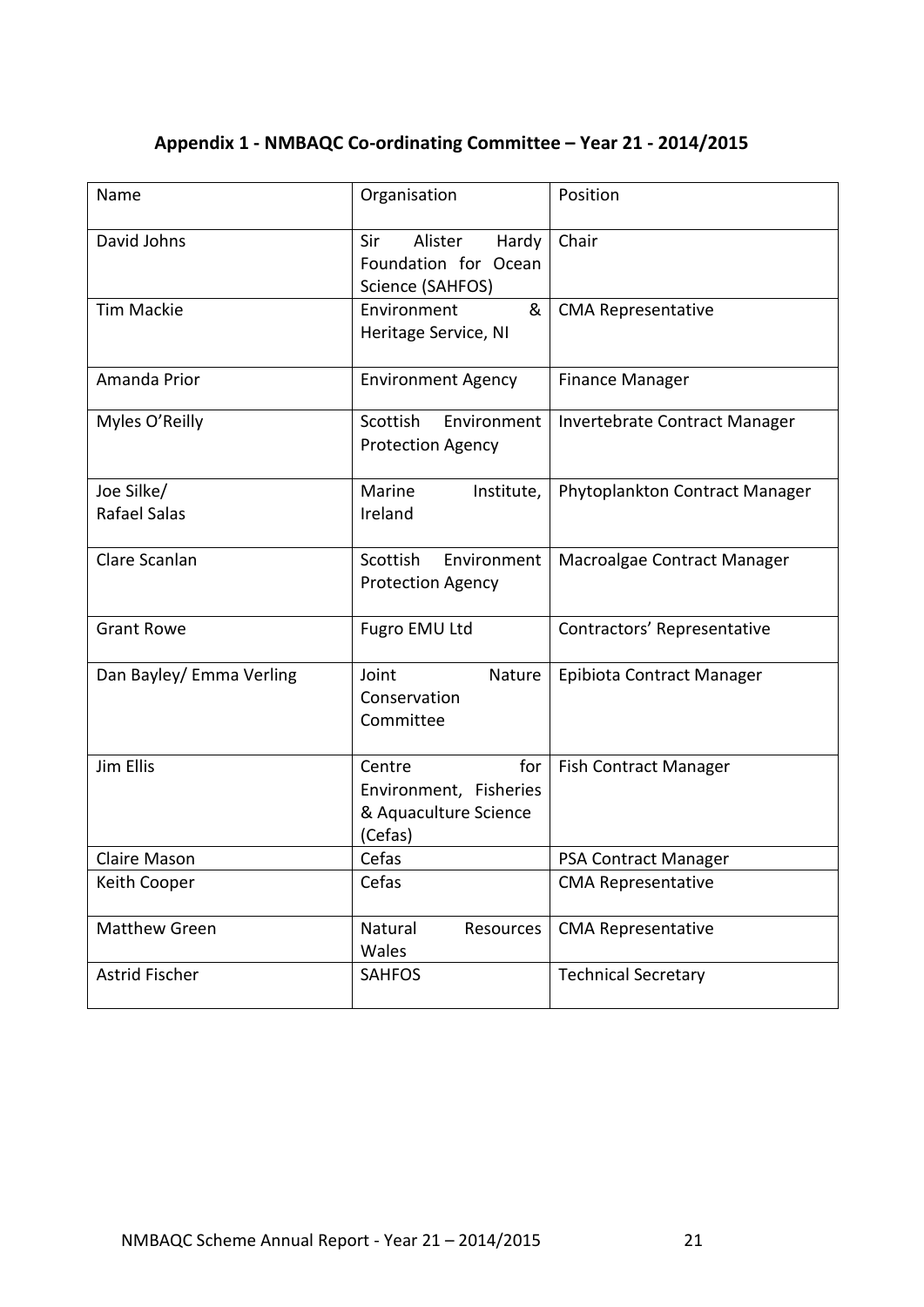| <b>ORGANISATION</b>                                                       | <b>BENTHIC</b><br><b>INVERTS</b> | <b>PARTICLE</b><br><b>SIZE</b> | <b>FISH</b> | <b>MACROALGAE</b> | <b>PHYTO</b> |
|---------------------------------------------------------------------------|----------------------------------|--------------------------------|-------------|-------------------|--------------|
| Agri Food Biosciences Institute (AFBI)                                    | ✔                                | ✔                              | ✔           | ✔                 | ✔            |
| Ahern Ecology                                                             |                                  |                                | ✔           |                   |              |
| <b>APEM Ltd</b>                                                           | ✔                                | $\checkmark$                   | ✔           | ✔                 | ✔            |
| <b>Benthic Solutions Limited</b>                                          | ✓                                | ✔                              |             |                   |              |
| <b>Biotikos Limited</b>                                                   | ✔                                |                                |             |                   |              |
| Cawthron Insitute                                                         |                                  |                                |             |                   | ✔            |
| Cefas Lowestoft Benthic Laboratory                                        | $\checkmark$                     | $\checkmark$                   | ✓           |                   | ✓            |
| Centre régional de l'INRH (Institut<br>National de Recherche Halieutique) |                                  |                                |             |                   |              |
| Certificaciones Del Peru                                                  |                                  |                                |             |                   | ✔            |
| CLS Rosmuc, Carna                                                         |                                  |                                |             |                   | ✔            |
| <b>CMACS Ltd</b>                                                          | ✔                                | ✔                              |             |                   |              |
| Cyfoeth Naturiol Cymru/ Natural<br><b>Resources Wales</b>                 | ✔                                | ✔                              |             | ✔                 |              |
| eCoast BVBA                                                               | ✔                                |                                |             |                   |              |
| Ecospan Environmental Ltd                                                 | ✔                                |                                |             |                   |              |
| <b>Environment Agency</b>                                                 | ✔                                |                                | ✔           | ✔                 |              |
| <b>Estonian Marine Institute</b>                                          |                                  |                                |             | ✔                 |              |
| Fish Vet Group (NMBAQ Lab Code<br>LB1914)                                 | ✔                                | ✔                              |             |                   |              |
| <b>Fugro Emu Limited</b>                                                  | ✔                                | $\checkmark$                   | ✔           | ✔                 |              |
| Gardline Environmental Ltd                                                |                                  | ✔                              |             |                   |              |
| Grontmij Nederland B.V., Team<br>Ecologie                                 | ✔                                |                                |             |                   |              |
| <b>HEBOG Environmental Limited</b>                                        | ✔                                |                                |             |                   |              |
| Hunter Biological and Sue Hamilton                                        | ✓                                |                                |             |                   |              |
| <b>IFREMER</b>                                                            |                                  |                                |             |                   | ✔            |
| ILVO (Institute for Agricultural and<br>Fisheries Research) - ANIMALAB    | ✔                                |                                |             |                   |              |
| <b>IMARES Wageningen UR benthos team</b>                                  | $\checkmark$                     |                                |             |                   | ✔            |
| Institut National des sciences et<br>Technologies de la Mer               |                                  |                                |             |                   | ✔            |
| Institute of Estuarine & Coastal Studies                                  | $\checkmark$                     | ✔                              | ✔           |                   |              |
| Institute of Oceanography and<br>Fisheries, Croatia                       |                                  |                                |             |                   | ✔            |
| <b>IRTA</b>                                                               |                                  |                                |             |                   | ✔            |
| Jacobs UK                                                                 |                                  |                                |             |                   | ✔            |
| Kenneth Pye Associates Ltd                                                |                                  |                                |             |                   |              |
| Koeman en Bijkerk bv                                                      | ✔                                |                                |             |                   | ✔            |

# <span id="page-23-0"></span>**Appendix 2 - NMBAQC scheme participation for Year 21 2014/2015**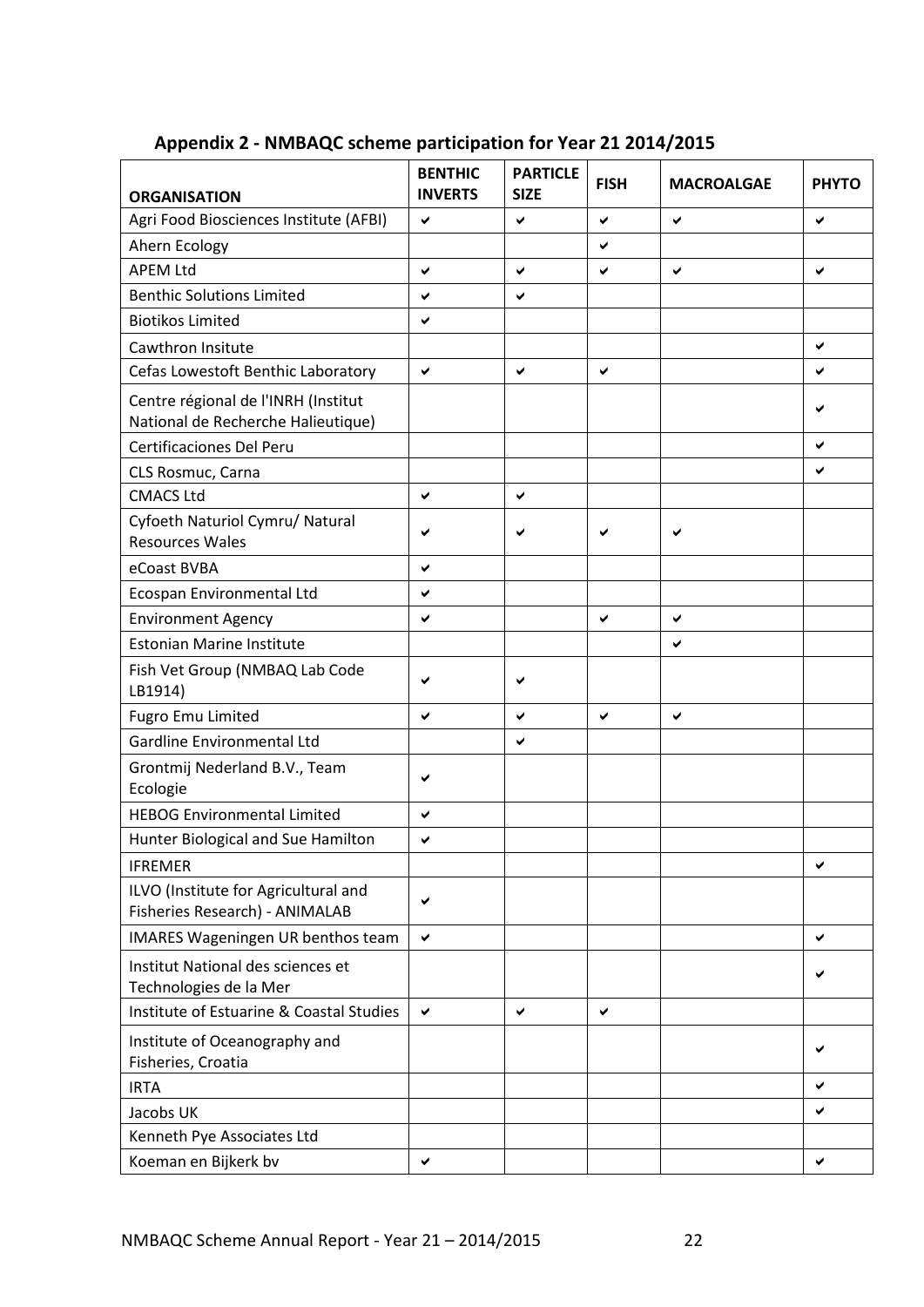| <b>ORGANISATION</b>                                                                        | <b>BENTHIC</b><br><b>INVERTS</b> | <b>PARTICLE</b><br><b>SIZE</b> | <b>FISH</b> | <b>MACROALGAE</b> | <b>PHYTO</b> |
|--------------------------------------------------------------------------------------------|----------------------------------|--------------------------------|-------------|-------------------|--------------|
| Laboratorio de Control de Calidad de<br>los Recursos Pesqueros                             |                                  |                                |             |                   |              |
| Laboratory Unit of Harmful Marine<br>Microalgae, Aristotle University of<br>Thessaloniki   |                                  |                                |             |                   |              |
| Marine Ecological Surveys Ltd                                                              | ✔                                |                                |             |                   |              |
| Marine Farm Services, Shetland<br>Seafood Quality Control (SSQC)                           |                                  |                                |             |                   |              |
| Marine Institute Bantry Learhies pier                                                      |                                  |                                |             |                   | ✔            |
| Marine Institute Lalway Rinville,<br>Oranmore                                              |                                  |                                |             |                   |              |
| Marine Invertebrate Ecological<br><b>Services</b>                                          | ✔                                |                                |             |                   |              |
| Marine Scotland Laboratory                                                                 |                                  | $\checkmark$                   |             |                   |              |
| <b>Marine Scotland Science</b>                                                             |                                  |                                |             |                   | ✔            |
| Monitor Taskforce, Royal Netherlands<br>Institue for Sea Research                          |                                  |                                |             |                   |              |
| Myriad Taxonomy                                                                            |                                  | $\checkmark$                   |             |                   |              |
| National Laboratory Services (EA)                                                          |                                  | ✔                              |             |                   |              |
| Natural England                                                                            | ✔                                | ✔                              |             |                   |              |
| Neidersachsischer Landesbetrieb fur<br>Wasserwirtschaft, Kusten-und<br>Naturschutz (NLWKN) |                                  |                                |             |                   |              |
| NIEA - (DOE (NI) and Marine group<br>division)                                             | ✔                                | ✔                              |             | ✔                 |              |
| <b>ORSA</b>                                                                                |                                  |                                |             |                   | ✔            |
| Precision Marine Survey Ltd                                                                | ✔                                | ✔                              | ✔           |                   |              |
| <b>SAHFOS</b>                                                                              |                                  |                                |             |                   | ✔            |
| SAMS                                                                                       |                                  |                                |             |                   | ✔            |
| Seastar Survey Ltd                                                                         | ✔                                |                                |             |                   |              |
| <b>SEPA</b>                                                                                | ✔                                | ✔                              | ✔           | ✔                 | ✔            |
| <b>SMHI</b>                                                                                |                                  |                                |             |                   | ✔            |
| Thomson Unicomarine Ltd                                                                    | ✔                                | ✔                              | ✔           |                   |              |
| <b>UMR</b>                                                                                 |                                  |                                |             |                   | ✔            |
| UMS 3113 Observatoire Marin                                                                | ✔                                |                                |             |                   |              |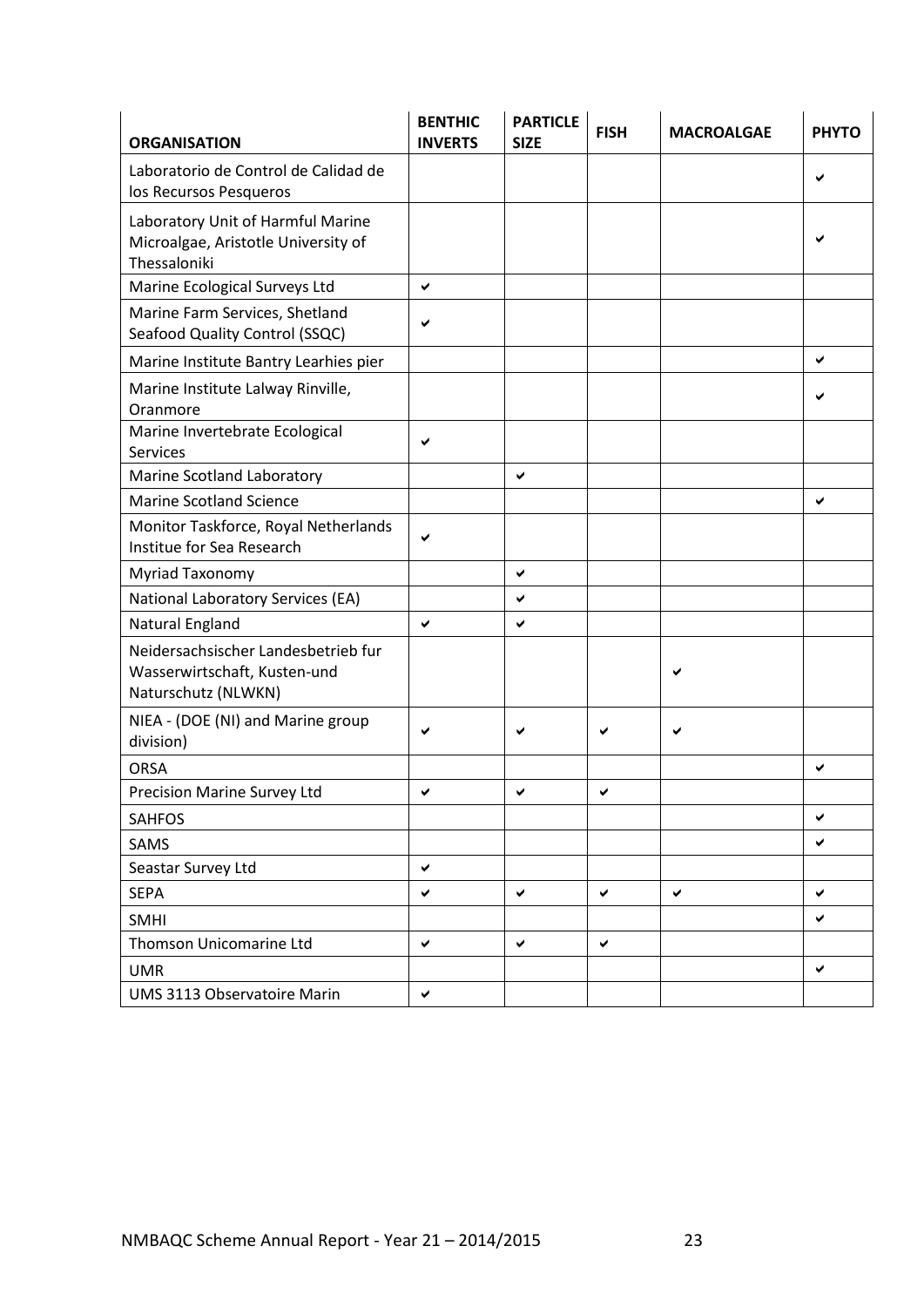#### **Appendix 3 - Invertebrate Taxonomic Workshop Programme**

<span id="page-25-0"></span>Session **Discussion / Demonstration / Practical Session Leader** Day **Aims** Monday 8:00 AM David Hall & Carol Milner (APEM Ltd.) Arrival. Registration. Laboratory set-up. Register participants. Laboratory setup. 10<sup>th</sup> Nov. 2014 10:00 AM Introduction. General information. Welcome participants. Q&A session regarding workshop. David Hall & Carol Milner (APEM Ltd.) Outline timetable. 10:15 AM To give brief history of Dove Marine Lab. and facilities. Introduction - The Dove Marine Laboratory, Brief details, Local Jane Delany (Dove Marine Laboratory) information. Lab. rules (H&S issues). Areas of local interest. Pub & food guide 10:30 AM Discussion / Demonstration - Introduction to selected To introduce the major features / terminology used for Bastian **Brenzinger** (Bavarian State Opisthobranchia. Literature. Problem areas. Identification techniques. identification of Opisthobranchia Collection of Zoology) 1:00 PM **Buffet lunch** PM To obtain identification experience. View / verify Practical - Examination & identification of range of Opisthobranchia **Brenzinger** (Bavarian State Bastian taxa from reference material. reference material. Collection of Zoology) Tuesday 9:00 AM Introduction / Discussion / Demonstration - Sabellidae & Fabriciidae. To introduce the major features / terminology used for Adriana Giangrande (Universita' del 11<sup>th</sup> Nov. 2014 Literature. Problem areas. Identification techniques. identification of Sabellidae & Fabriciidae. Salento, Lecce) AM Practical - Examination & identification of range of Sabellidae & To obtain identification experience. View / verify Adriana Giangrande (Universita' del Fabriciidae taxa from reference material reference material. **Salentol** 1:00 PM **Buffet lunch** PM Discussion / Demonstration - Sabellidae & Fabriciidae. Literature. To introduce the major features / terminology used for Adriana Giangrande (Universita' de Problem areas. Identification techniques. identification of Sabellidae & Fabriciidae. Salentol PM Practical - Examination & identification of range of Sabellidae & To obtain identification experience. View / verify Adriana Giangrande (Universita' de Fabriciidae taxa from reference material. reference material. Salento) 4:00 PM Blue Reef Aquarium group trip. Wednesday 9:00 AM Discussion / Demonstration - Sabellidae & Fabriciidae. Literature. To introduce the major features / terminology used for Adriana Giangrande (Universita' del 12<sup>th</sup> Nov. 2014 Problem areas. Identification techniques. identification of Sabellidae & Fabriciidae. Salento) **AM** To obtain identification experience. View / verify Discussion / Demonstration - Sabellidae & Fabriciidae. Literature. Adriana Giangrande (Universita' del Problem areas, Identification techniques. reference material. Salento) 1:00 PM **Buffet lunch.** PM Discussion / Demonstration - Sabellidae & Fabriciidae. Literature. To obtain identification experience. View / verify Adriana Giangrande (Universita' de Problem areas. Identification techniques. reference material. Salentol PM Practical - Examination & identification of range of Sabellidae & To obtain identification experience. View / verify Adriana Giangrande (Universita' del Fabriciidae taxa from reference material reference material Salento) 9:00 AM Thursday Discussion / Demonstration - Sabellidae & Fabriciidae. Literature. To introduce the major features / terminology used fo Adriana Giangrande (Universita' del 13<sup>th</sup> Nov.2014 Problem areas. Identification techniques. identification of Sabellidae & Fabriciidae. **Salento** AM Practical - Examination & identification of range of Sabellidae & To obtain identification experience. View / verify Adriana Giangrande (Universita' del Fabriciidae taxa from reference material. reference material. **Salento)** 1:00 PM **Ruffet lunch** PM **Practical continued.** To introduce the major features / terminology used for Adriana Giangrande (Universita' del identification of Sabellidae & Fabriciidae. Salento) 7:30 PM Workshop Dinner - Spanish restaurant, El Torero, Newcastle. Friday 9:00 AM Workshop feedback. Equipment pack up. Distribute / collect workshop feedback forms. Pack up Carol Milner (APEM Ltd.) 14<sup>th</sup> Nov. 2014 equipment & prepare for departure 9:00 AM Tea & coffee; Departure

NMBAQC Scheme Taxonomic Workshop 10<sup>th</sup>-14<sup>th</sup> November 2014, Dove Marine Laboratory, Cullercoats.